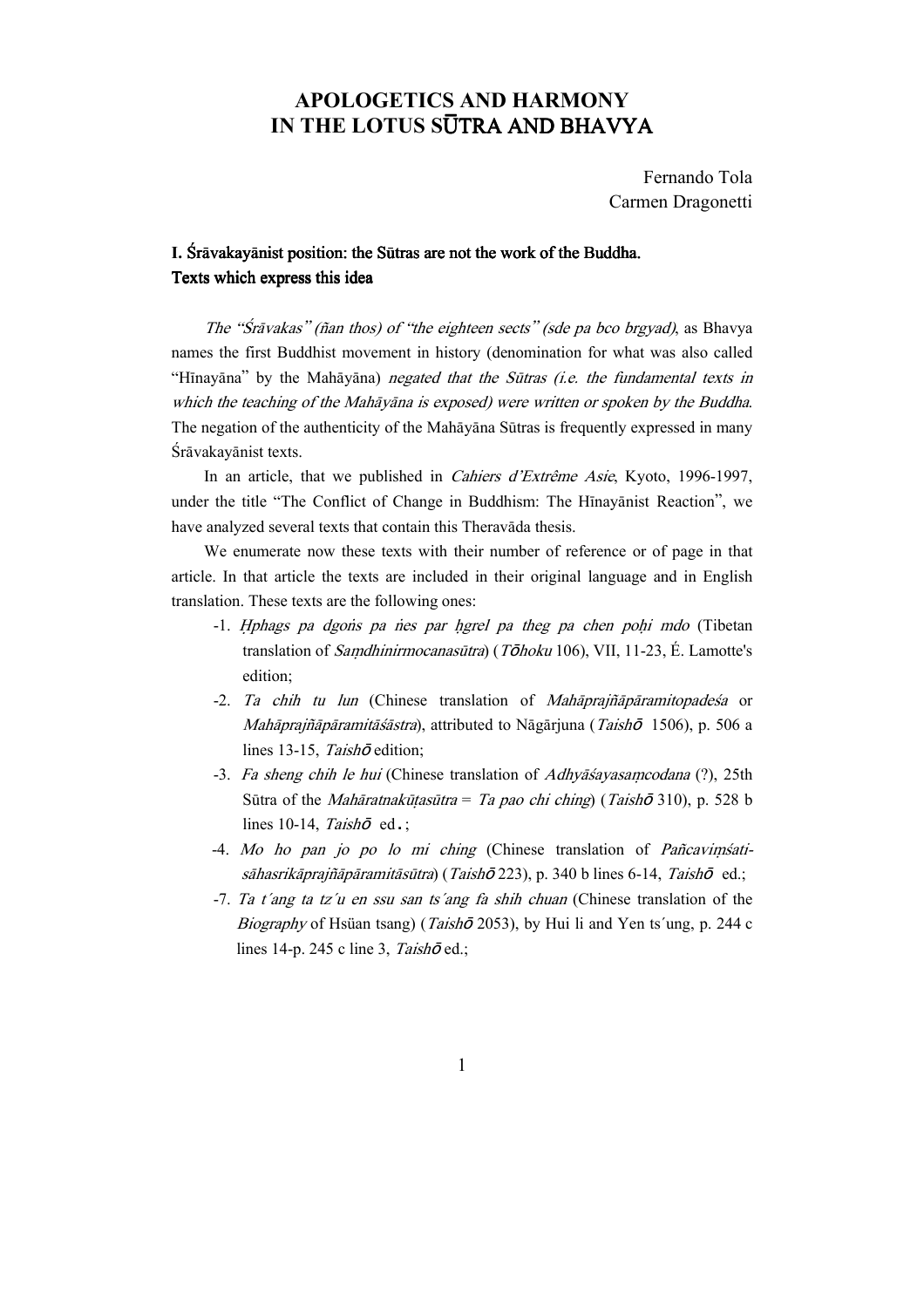- -12. P´o su p´an tu fa shih chuan (Chinese translation of the Biography of Vasubandhu) (*Taishō* 2049) by Paramārtha, p. 190 c lines 12-13, *Taishō* ed.;
- $-15.$  Rgya gar chos hbyun (History of Buddhism in India), by Tāranātha, p. 51 lines 6-8, Schiefner ed.;
- -18. Mahāyānasūtrālamkara by Asanga, stanza 7, and the commentary ad locum. Cf. Hsüan tsang, Tch'eng wei che louen (Vijñaptimātratāsiddhi [from now on: Siddhi], Taish $\bar{\sigma}$  1585, p. 14 c line 19-p. 15 b line 18);
	- Text from p. 251 of Cahiers' article, 1996-1997. Nikāya-sangraha, p. 11, quoted by Walpola Rahula;
	- Text from p. 251 of Cahiers' article, 1996-1997. Samantapāsādikā (Vinaya Commentary) by Buddhaghosa, section *Pācittiya IV*, pp. 742-743, Pali Text Society ed.;
	- Text from p. 251 of the Cahiers' article, 1996-1997. Sāratthappakāsinī (Commentary of *Samyuttanikāya*) by Buddhaghosa, XVI, 13, Vol. II, p. 201-202, Pali Text Society edition.

In another article, published in Hokke Bunka Kenkyū, Tokyo, 1998, pp. 1-30, under the title "The Conflict of Change in the Lotus Sūtra: The Hīnayānist Reaction", we commented two passages of the *Lotus Sūtra* which express the idea that the Sūtras were not composed by Buddha. These two passages are:

- Lotus Sūtra, Chapter XII, stanzas 8-9 (p. 272, Kern-Nanjio ed.): we find a reference to the Disciples  $(Srāvakas)$  who thought that there were the Mahāyānists themselves who have composed the Sūtras in order to procure for themselves material benefits.
- Lotus Sūtra, Chapter III: it is also found an interesting reference to this matter in the passage (pp. 60-64, KN ed.) that describes what we have called the "crisis" of the Great Disciple of Buddha, Sariputra. Sariputra tells how when he heard for the first time the teaching of the Mahāyāna (from the mouth of Buddha himself!) he became full of fear (stanza 15), because he was afraid that it was Māra, the Evil, himself who, assuming the form of the Buddha, imparted that teaching. This was a reaction very common among the "Sravakayanists", according to the texts quoted in previous paragraphs. Sariputra makes clear afterwards (stanza 20) that he later recognized that it was not Māra but the same Buddha who was preaching.

To the cited texts may be added others not mentioned in our already quoted two articles: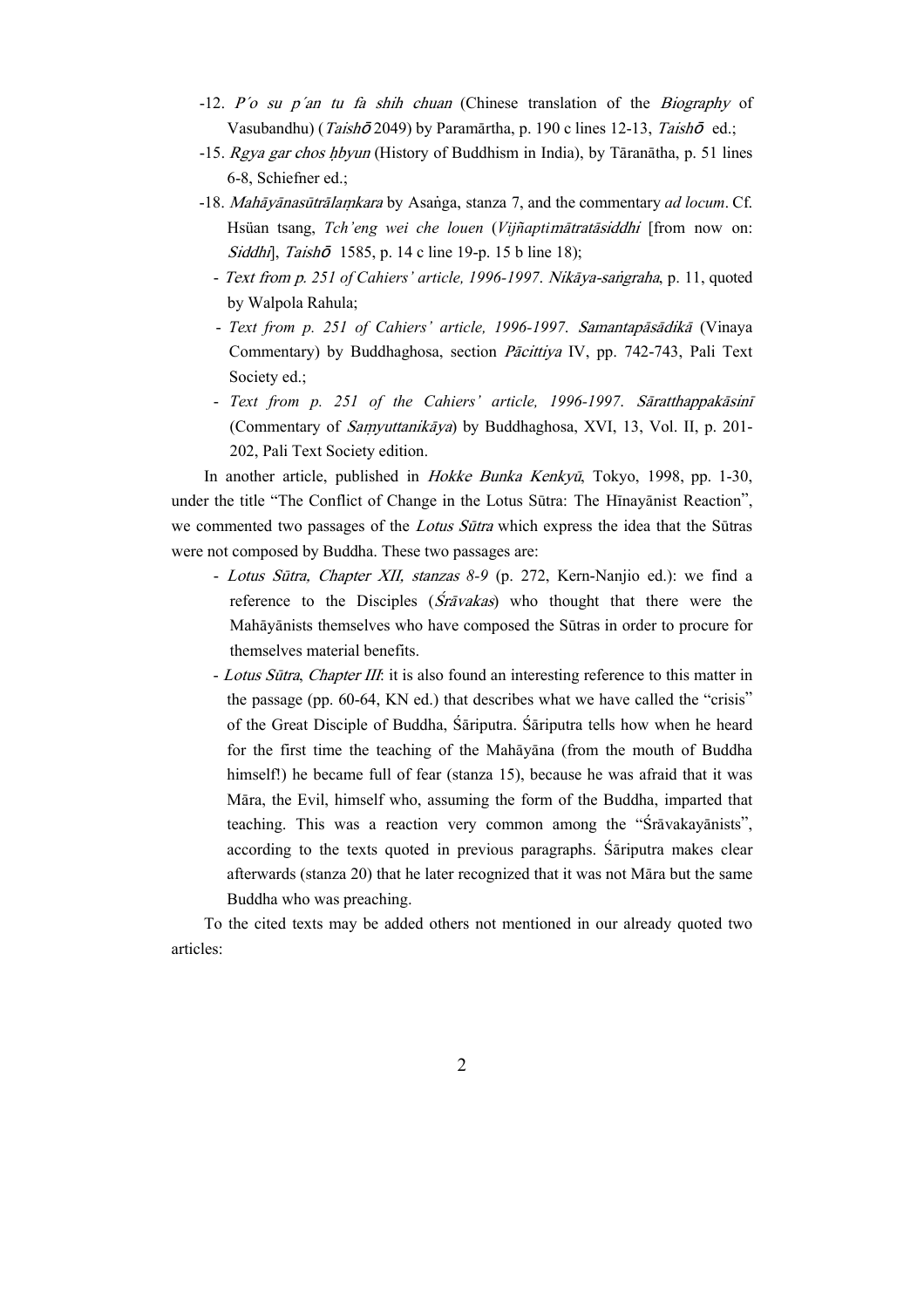- Astasāhasrikāprajñāpāramitā, p. 163, lines 26-30, Vaidya ed. (= p. 674, Wogihara ed.);
- Fragment of the *Commentary* (today lost) by Paramārtha (Vth century A.D.) to the *Treatise on the sects* by Vasumitra – fragment quoted by the monk Chūkan (XIIIth century A.D.) in his commentary to the work of Ki-tsang (549-623 A.D.) entitled San lun hsüan i (Profound Sense of the Three Treatises), Taish<sup>ō</sup> ed., p. 459, lines 10-22, and
- Madhyamakahrdayavrttitarkajvālā by Bhavya, <sup>1</sup> Chapter IV, especially folios 155 b line 7-156 a line 6, Sde-dge edition. This work by Bhavya has as aim precisely to demonstrate that the Mahāyāna is a work of the Buddha, contrarily to what is said by the " $\hat{S}$ rāvakas" (ñan thos) of the eighteen sects (sde pa bco  $b$ rgyad) (folio 144 b line 7) (theg po chen po sans rgyas kyi gsun  $\tilde{n}$ id du sgrub pahi phyir rab tu byed pa bźi pa rtsom par byed de).

## II. Srāvakayānist argument in support of their thesis: the Mahāyānist doctrines are not Buddhist doctrines. Texts that point out which are these doctrines

 $\overline{a}$ 

In support of their thesis that denied the authenticity of the Mah $\bar{a}$ yana Sūtras, the Śrāvakayānists maintained that these Sūtras contained doctrines which either were openly different from the fundamental Buddhist doctrines preached by the Buddha and reunited in the Canons of the Theravada sects or schools, or which even contradicted them. What is more probable is that, while the new Mah $\bar{a}$ yanist doctrines were arising, they were being criticized by the Sravakayanists as they went away from the traditional Buddhist teachings or they were opposed to them, and thereby they were considered as a proof that the Mahāyāna had not been preached by the Buddha. $^2$ 

We point out some of these *Mahavanist doctrines* (mentioned in some of the texts

<sup>&</sup>lt;sup>1</sup> On Bhavya, named also Bhāvaviveka and Bhāviveka (circa 500-570 ? A.D.) see David Seyfort Ruegg, The Literature of the Madhyamaka School of Philosophy in India, Wiesbaden: Otto Harrassowitz, 1981, pp. 61-66; Donald S. Lopez, A Study of Svatantrika, New York: Snow Lion Publications, 1987; A.L. Heitmann, "Bibliographie zur Bhavya-Literatur", in K.N. Mishra (ed.), Glimpses of the Sanskrit Buddhist Literature, Sarnath, Varanasi: Central Institute of Higher Tibetan Studies, 1997, pp. 106-154. Concerning Bhavya's works *Madhyamakahrdaya (kārikās)* and its commentary Madhyamakahrdayavrttitarkajvālā let us say that the first one has been preserved in Sanskrit (Chr. Lindtner's edition in The Adyar Library and Research Centre, India, 2001), and that the second one is preserved only in its Tibetan version that of course contains the text of the karikas.

 $2$  It is not possible to settle with certainty the epoch in which each one of these new doctrines appeared.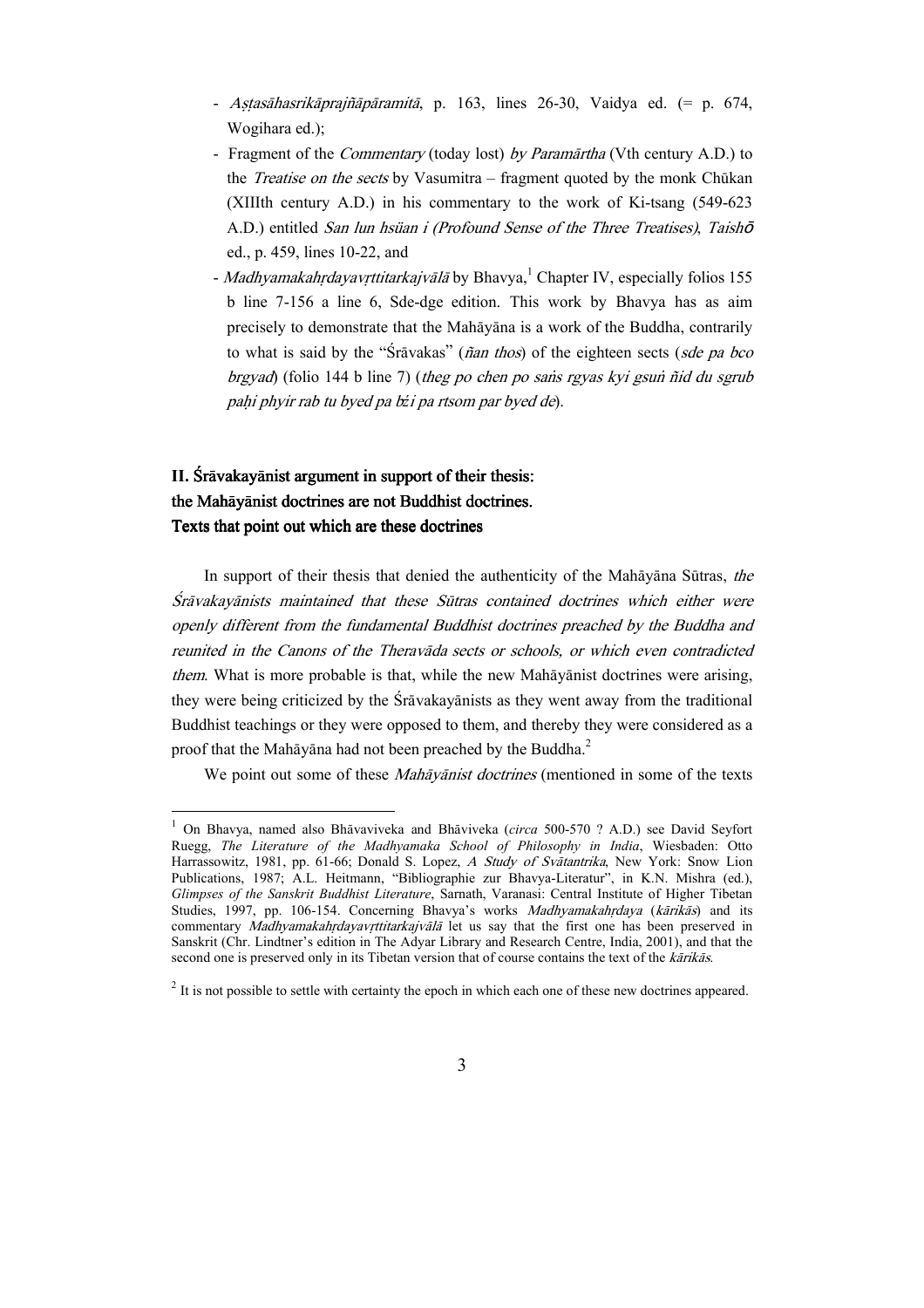enumerated in section I. of this article, or in our articles in *Cahiers* and in *Hokke Bunka*, also already cited in that section) not accepted by the  $S_{\rm r}\bar{a}$ vakay $\bar{a}$ nists:

 $-Text$  1 (Samdhinirmocanasūtra). The Mahāyānist theory expressed in the Prajñāpāramitā Sūtras and in Nāgārjuna's works and those of his Mādhyamika School: "things do not possess an own being  $(=$  substantiality), things do not arise, do not cease ... they are calm from the beginning and completely nirvanized by nature".

 $-Text$  4 (Pañcavimśatisāhasrikāprajñāpāramitāsūtra). The exhortation to the delighted cultivation of the Six Pāramitās (or moral Perfections) aiming at the obtainment of the Supreme Perfect Enlightenment (anuttara-samyaksambodhi).

The Pāramitās (whose number differs) constitute the moral values that the Mahāyānist must realize in order to arrive at the moral and intellectual perfection which will allow him to attain the supreme goal of Buddhism: the condition or nature of a Buddha with the sublime attributes that mark it out.

-Text 5 of the article in Cahiers (not included in the enumeration of the first section) (Mahāprajñāpāramitopadesa, Ta chih tu lun, Taishō 1509, p. 145 a lines 12-25). The exaltation of the extreme generosity that leads to heroic sacrifices, as the donation of one of his eyes to a beggar by Sariputra. The Mahayana extolled this kind of sacrifices.

Moreover this passage of the *Mahāprajñāpāramitopadesa* contains the Theravāda opinion that not everybody can be saved, contrarily to what the Mahāyāna maintains in the sense that all men and women will attain Buddhahood.

-Text 6 of the article in Cahiers (not included in the enumeration of the first section) (Biography of Hsüan tsang, Taishō 2087, p. 226 c lines 22-25). The "erroneous opinions" (without indication of which they are) of the *Yogacarabhumi*, the treatise of the great Mahāyānist thinker Asanga.

This treatise in 17 volumes contains a large exposition of important doctrines of the Mahāyāna. Asanga' s Yogācārabhūmi belongs to the IVth century A.D., i.e. it is located after the Lotus Sūtra.

 -Text 7 (Biography of Hsüan tsang). The doctrine exposed in the Prajñāpāramitā Sūtras and by Nāgārjuna and his Mādhyamika School is contemptuously referred to with the expression "*the heretics of the sky-flower*".

These Sūtras, Nāgārjuna, and his school maintained that the empirical reality has the ontological status of a flower that grows up in the space. See *supra* in this same section the text 1.

This same text affirms *(in fine)* in a general way without any specification that "*the* fundamental principles (of Buddhism) are damaged or spoiled by the Mahāyāna".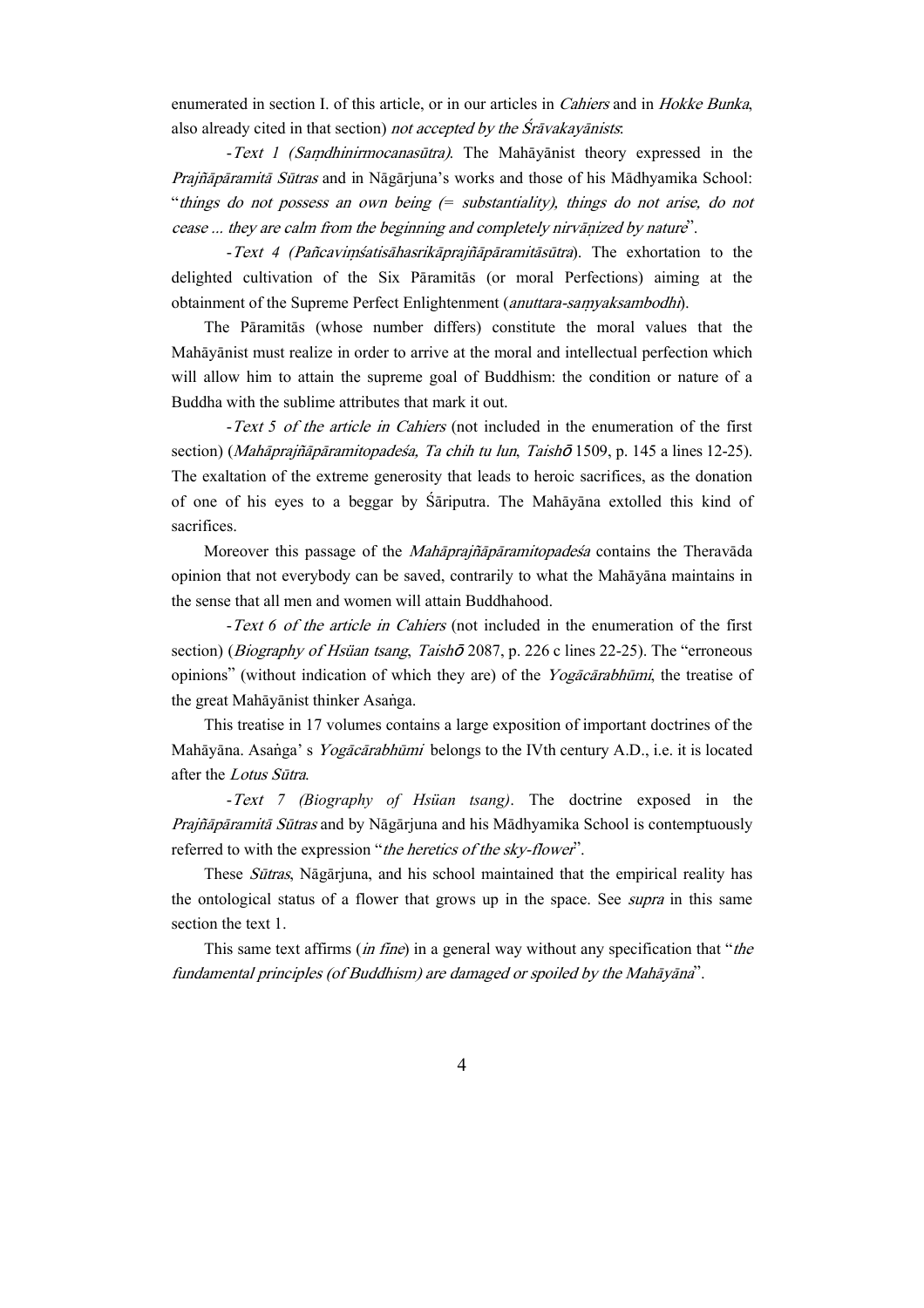-Text 10 of the article in Cahiers (not included in the enumeration of the first section) (Ta t'ang hsi yü chi, Records of the Western Countries, Taish**ō** 2087, p. 891 c lines 1-12). The non ascetic existence of the Bodhisattva Maitreya in the Tushitā Heaven according to the Mah $\bar{a}$ yana – existence that strictly speaking corresponds to any Bodhisattva who is reborn in this heaven. This existence does not agree with the austere life proper to the Śrāvakayānist monks.

- Text of p. 251 of the article in Cahiers (included in the enumeration of the first section) (Nikāya-sangraha, p. 11). The Mahāyānist doctrines in general, whose comparison with the Srāvakayānist writings gives as a result that they are false.

-Lotus Sūtra, Chapter XIX (p. 378 line 11, Kern-Nanjio ed.) (not included in the enumeration of the first section; included in our article in *Hokke Bunka Kenkyū*). The Discipline of the Bodhisattvas (bodhisattvacarya) and the Supreme Perfect Enlightenment (anuttarasamyaksambodhi) as conceived by the Mahāyāna and to which the Bodhisattva Sadāparibhūta has referred to previously. The Śrāvakayānist monks to which Sadāparibhūta has addressed consider that both are *inexistent* and thereby not desired by them (asattam anākānksitam).

- Other Mahāyānist doctrines not accepted by the Śrāvakayānists are mentioned in Bhavya's Tarkajvālā to which we shall refer below in detail.

### III. Other arguments against the authenticity of the Mahayana mentioned in the *Madhyamakahrdaya* and in the *Tarkajvālā* of Bhavya

In connection with the subject we are dealing with a special place deserves the treatises of Bhavya called *Madhyamakahrdaya* (in verse) and its commentary Madhyamakahrdayavrttitarkajvālā. In Chapter IV of these works Bhavya points out a long series of arguments adduced by the Sravakayanists against the authenticity of the Mahāyāna, and refutes them. The majority of these arguments are constituted by (Mahāyānist) doctrines that not only are not found among the Śrāvakayānist doctrines, but even are also in an evident contradiction with them. The Madhyamakahrdaya as well as its commentary the *Tarkajvala* are important sources for the study of the conflict of change in Buddhism; now we shall only mention the principal arguments pointed out by Bhavya that the Srāvakayānists adduced in order to demonstrate that the Mahāyāna had not been preached by the Buddha, following the text (Tibetan version) of the Tarkajvālā:

- Kārikā IV, 7 a, c and d: The Mahāyāna is not the Word of the Buddha – as the Vedānta (is not either), because it is not included in the Sūtrāntas (= Sūtras),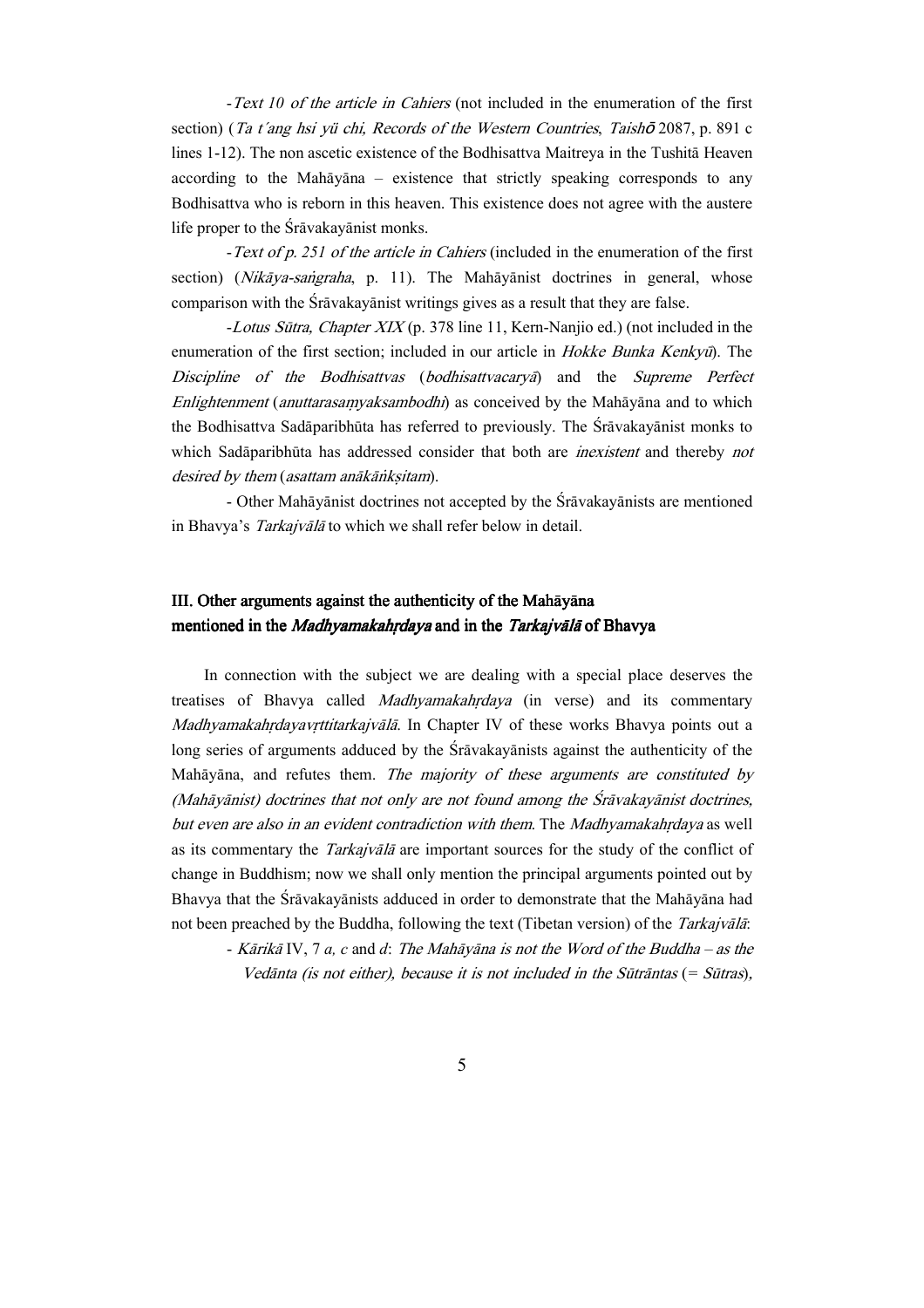etc.: mdo sde sogs su ma bsdus dan  $/ \ldots /$  theg chen sans rgyas gsun ma yin  $/$ rig byed mthah yi lta ba bźin  $\ell$ . The commentary specifies that the text is referring to the Tripitaka, i.e. the Canon of the Nik $\bar{a}$ yas (=  $\bar{S}$ rāvakayānist sects), constituted by the three (tri) "baskets" (pitaka) or sections: section of the doctrinaire texts (mdo sde, sūtra), section of the texts concerning the monastic discipline (hdul ba, vinaya), and section of doctrinal systematization (mnon pa, abhidharma).

- Kārikā IV, 7 b, c and d: The Mahāyāna is not the Word of the Buddha as the Vedanta (is not either) - because it teaches another salvific path:  $\dots$  / lam gźan ñe bar ston phyir dan / theg chen sans rgyas gsun ma yin / rig byed mthah yi lta ba bźin //. The commentary points out some practices that the Mahāyāna would prescribe, as bathing in sacred rivers, to drink water from those rivers, to recite *mantras* and to fast, all this in order to purify oneself from the committed faults and to attain Liberation, which are proper to Brahmanism and contrary to the spirit of Buddhism in its first steps.<sup>3</sup>
- Kārikā IV, 8, a-b: (The Mahāyāna is not the Word of the Buddha), because it negates the cause and the effect, as nāstikas (atheists) do: chad par lta ba de bźin du / rgyu daṅ hbras bu skur hdebs pas / ...
- Kārikā IV, 8, c-d. (The Mahāyāna is not the Word of the Buddha), because it is undoubtedly not included in any of the Eighteen Sects<sup>4</sup>: sde

pa bco brgyad khons su yan / gtogs pa med pas ma yin nes  $/2$ .<sup>5</sup>

- Kārikā IV, 9, a-d. Since mind has as its object (or support) form-color, etc. and is self knowable, the ajativada  $(=$  doctrine of the inexistence of arising and thus the non-existence of things and beings maintained by those Mahāyānists as the Mādhyamikas, which implies the non-existence of objects of knowledge) is opposed to (the traditional theory of) perception, pratyaksa (which requires the existence of mind and the object of knowledge for the production of cognition): gzugs la sogs la dmigs pahi blo  $/$  ran rig ñid du yod

 $\overline{a}$ 

 $K\bar{a}$ rik $\bar{a}$  IV, 7 reads in Sanskrit: na buddhoktir mahāyānam sutrāntādāvasamgrahāt / mārgāntaropadeśād vā yathā vedāntadarśanam //.

 $^{4}$  Cf. *Tarkajvālā*, folio 155 b, line 7.

 $5$  Kārikā IV, 8 a-d reads in Sanskrit: phalahetvapavādād vā yathā nāstikadarsanam / astādaśanikāyāntarbhāvābhāvān na niścitam //.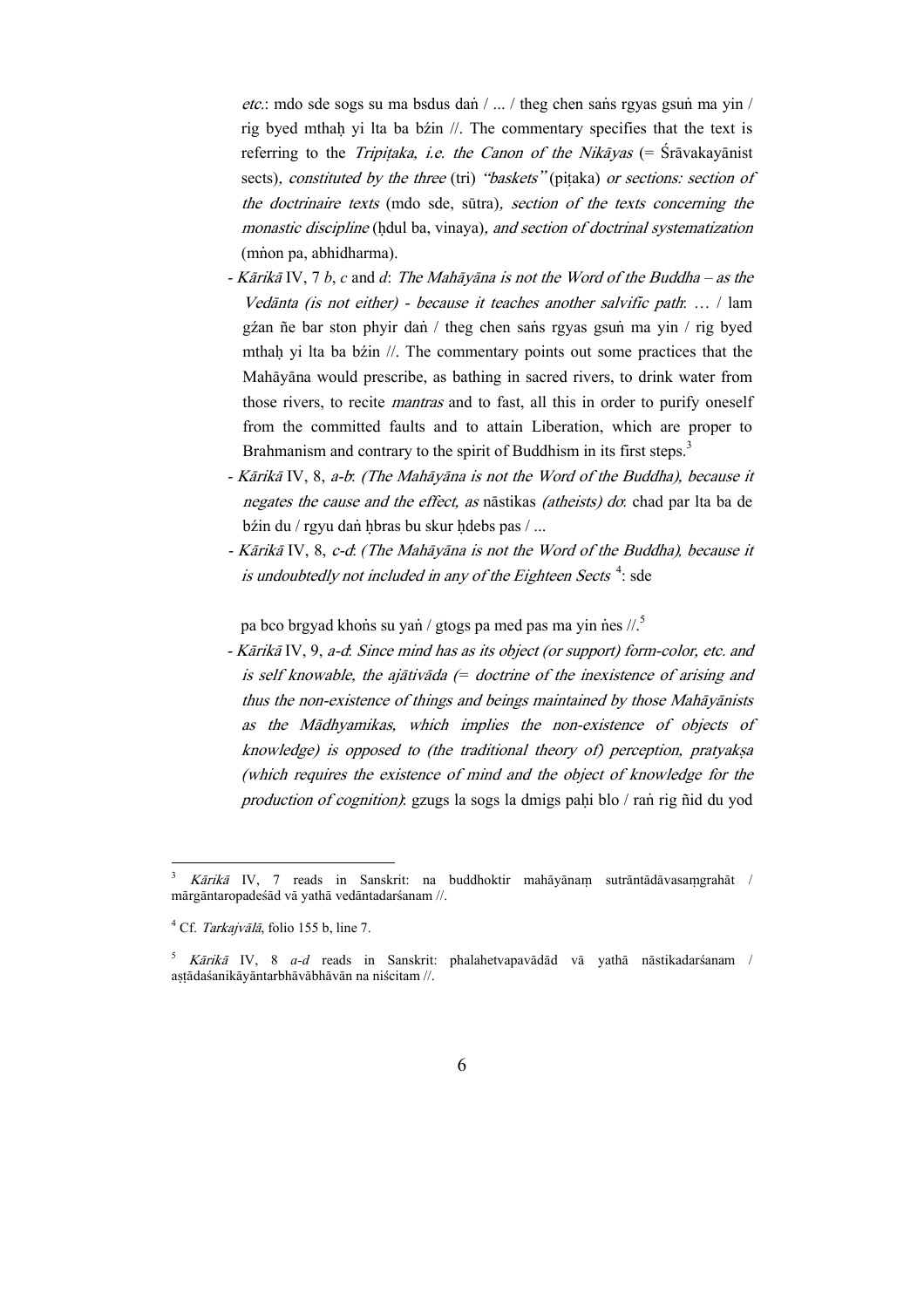pas kyan / mnon sum gnod pa gan yin des / skye med smras ba de la gnod  $\frac{1}{6}$ . The commentary introducing this *kārikā* makes clear that this *darsana* of the Mahāyāna is a teaching contradictory not only to (the traditional conception of) *pratyaksa* but also to the other means of valid knowledge: theg pa chen pohi lta ba hdi mnon sum la sogs pa dan sin tu hgal bar ston pa /.

Moreover in *Tarkajvālā*, folio 155 b line 7-156 b, line 1, Bhavya expounds a series of arguments constituted by *Mahāyānist doctrines not accepted by the Śrāyakas* of the Eighteen Sects, which they adduced against the authenticity of the Sūtras of the Mahāyāna:

- Because of having taught that the Tathagata is eternal, (the Mahayana) is in contradiction with (the Buddha's teaching that says that) 'all the conditioned things are impermanent': de bźin gśegs pa rtag pa ñid du ston par byed pas 'hdus byas thams cad mi rtag pa' źes bya ba daṅ hgal bahi yaṅ phyir ro /.
- Because of having taught that everything is pervaded by the tathagatagarbha  $($ = literally "the embryo of the Tath $a$ gata", the essence of the Tath $a$ gata) and the  $\bar{a}$ dānavijñāna (=  $\bar{a}$ layavijñāna i.e. receptacle-consciousness), (the Mahāyāna) has not abandoned the belief in the  $\overline{a}$ tman (substantiality, soul): de bźin gśegs pahi sñin pos khyab pa ñid dañ / len pahi rnam par śes pa ston par byed pas bdag tu hdsin pa ma spans pahi yan phyir ro /.
- Because of having taught that Lord Buddha has not entered the Parinirvana. (and) with the teaching (derived) from there that (for Him) there is no extinction, (the Mah $\bar{a}$ yana) is in contradiction with the three laksanas (or mudrās, as essential characteristics or 'seals') of things (dharmas) (i.e. unsubstantiality, impermanence, suffering: nairātmyam, anityam, duḥkham): sans rgyas mya nan yons mi hdah źes ston par byed pas de la źi ba ñid med par bstan pas chos kyi phyag rgya gsum dan hgal bahi phyir dan /.
- (The Mahāyāna) predicts to the Great Disciples (their future Enlightenment), and criticizes in excess the Arhants, and teaches that the householders are to be venerated, and extols the Bodhisattvas more that the Tathagata: ñan thos chen po rnams lun bstan pa dan / dgra bcom pa rnams la sin tu smod pa dan / khyim pa la phyag bya ba ston pa dan / de bźin gśegs pa las khyad par du byan chub sems dpah la bsnags par byed pahi phyir dan /.

 $\overline{a}$ 

 $K\bar{a}$ rikā IV, 9 a-d reads in Sanskrit: rūpādyālambanā buddhiḥ svasamvedyāpi vidyate / yathāḥ pratyakṣabādhāpi jāyate 'jātivādinaḥ //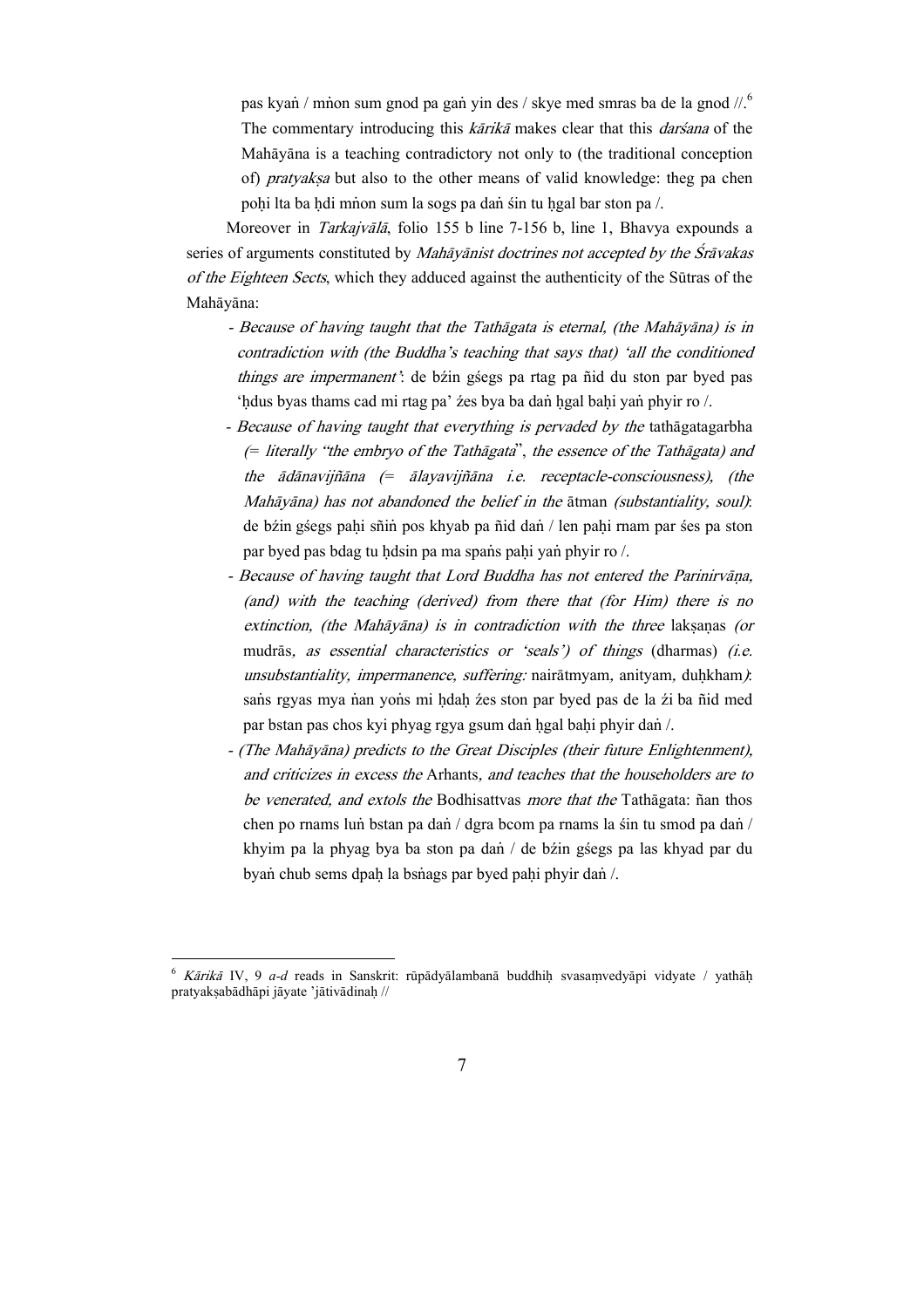- The vows of the Bodhisattvas as Gaganagañja, etc. are only words: nam mkhah mdsod la sogs pahi byan chub sems dpahi smon lam rnams kyan tshig tsam yin pahi phyir dan /.
- Because of saying that Sakyamuni is a supernatural creation, also all his teachings are false: sā kya thub pa sprul pa yin par smra bas bstan pa thams cad kyan log pa yin pahi phyir dan /.
- $-$  It is not logical (what the Mah $\bar{a}$ yana affirms) that He (= the Buddha) remains always absorbed in meditation: rtag tu mñam par gźag pa yin źes bya bar yan mi rigs pahi phyir dan /.
- (The Mahāyāna) in numerous Sūtras extols the inexistence of the effect: mdo sde mañ po las hbras bu med pahi bsñags pa ston pahi phyir te  $\ell$ .
- On affirming that even a very great fault can be completely eradicated, (the Mahāyāna) teaches that the action is without effect, sin tu snig pa chen po yan rtsa ba nas hbyin par smra bas las la hbras bu med par ston pahi phyir /.
- Because the (future) division (of Buddhism into Eighteen Sects) of the dream of (the fabulous King of India) Krīkī did not even mention (the Mahāyāna), the Mahāyāna is not the Word of the Buddha: krī kīhi rmi lam gyi dbye ba yan ma bstan pas dehi phyir theg pa chen po hdi sans rgyas kyis gsuns pa ma yin te /.
- The teaching concerning pratyaksa and the other means of correct knowledge maintained by the Mahāyāna are in contradiction with the traditional conception of perception, as already referred to on quoting  $k\bar{a}$ rika IV, 9.

#### IV. Bhavya's apologetic method

As it had to be, the Srāvakayānist negative theses about Mahāyānist Sūtras were refuted by Mahavanist authors. We present in this article two instances of this refutation, one offered by Bhavya, another by the Lotus Sūtra.

Bhavya refutes one by one the doctrinaire arguments adduced by the Srāvakayānists against the Mahāyāna. Two forms of Bhavya's apologetic method interest us in the context of this article:

The first form consists in demonstrating by arguments that the Mahayanist doctrines rejected by the Sravakayanists, when correctly understood, agree with the fundamental principles taught by the Buddha, to which the  $\overline{S}r\overline{a}vakay\overline{a}n$  and  $\overline{a}v$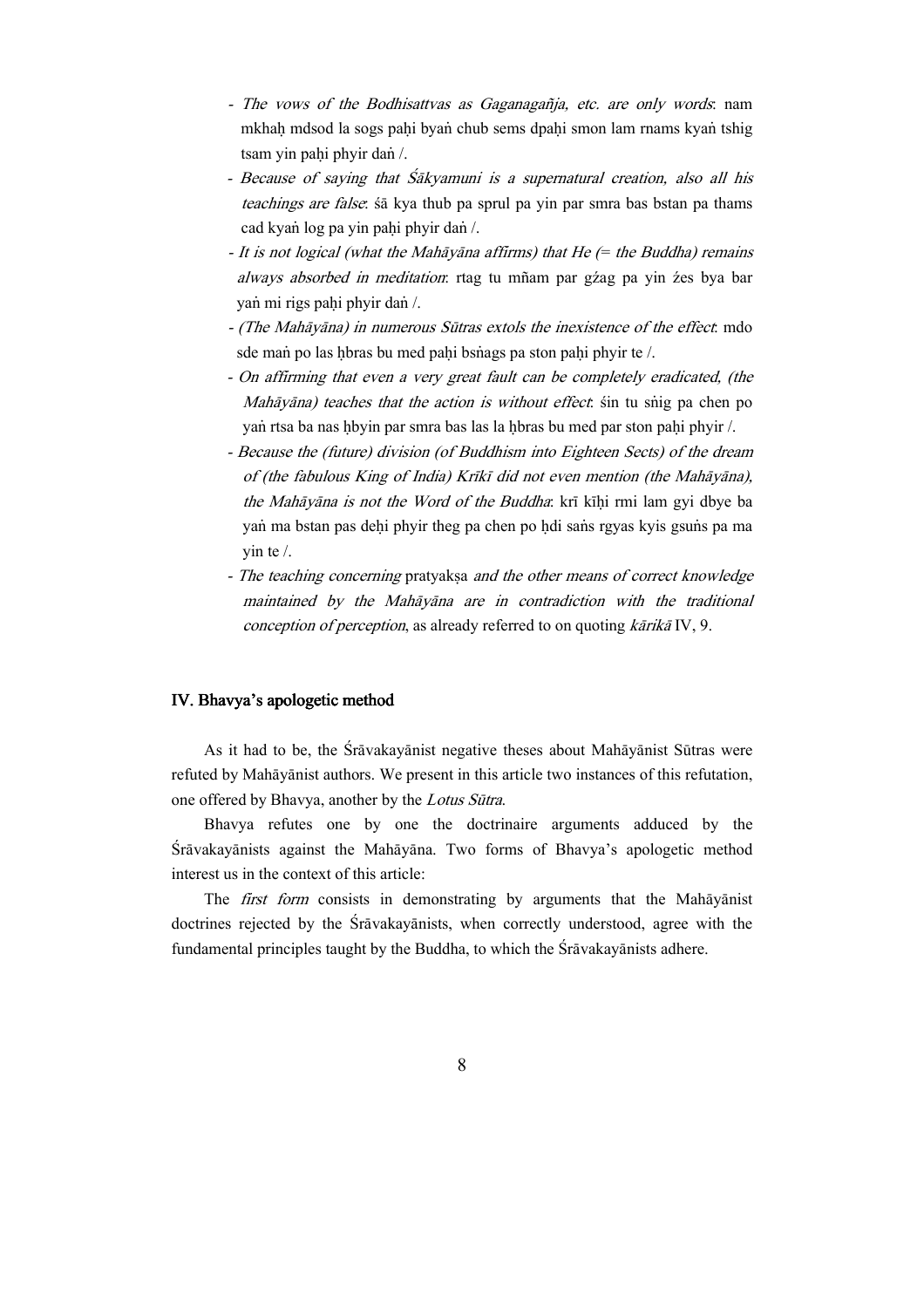The second form consists in showing that these Mahayanist doctrines have a support in the Theravāda scriptures, they were expressed in them.

#### V. The *first form* of Bhavya's refutation method

As an example of his first way of procedure we offer the Tibetan text and the English translation of a passage of *Tarkajvala* (folio 169 a lines 1-4), where Bhavya refutes the accusation of the Śrāvakayānists that the Mahāyāna with the Tathāgatagarbha and the *ādānavijñāna* theories is adhering to the heretic theory of a substantial, eternal ātman (ātmavāda) (de bźin gśegs pahi sñin pos khyab pa ñid dan / len pahi rnam par śes pa ston par byed pas bdag tu hdsin pa ma spañs pahi yañ phyir ro, folio 156 a line  $2$ .

In fact Bhavya intends to demonstrate that there is not difference between the Srāvakayānist and the Mahāyānist doctrinaire positions. It could be said that this first form of Bhavya's method is an application of the *upayakausalya* ("ability in the use of means") method of the Lotus Sūtra.

#### Text of the *Tarkajvālā*, folio 169 a, lines 1-4, and translation

[I] " 'The Tathagata pervades everything'  $-$  so it has been said (in the Mahāyāna). It is so because (His) knowledge pervades all knowable objects, but He does not dwell in everything in the same way Visnu does.

[II] '(All living beings always) possess the Tathagatagarbha' — so it has also been said (in the Mahayana). It is so because It exists in the series of all living beings that are void, without characteristics, and aimless, but It is not like an individual acting inside (man), eternal, all-pervading. Why? Because of the (following) assertions and others: 'All the dharmas have the nature of voidness, characteristiclessness, aimlessness', (and) 'That which is voidness, characteristiclessness, and aimlessness, that is the Tathāgata.'

 $[III]$  (Concerning your objection against the doctrine of the  $\alpha$ dānavijñāna that the Mah $\bar{a}$ yana affirms, let us say that) The adanavijñana is the cause of entering (pravrtti) in the samsāra and getting rid (nivitti) of it. Since it flows as the great current of a river, it has moved onwards (praVRT-), and it moves onwards with the nature of a continuous series of instants (ksanikasamtānavarttin), but it is not like the ātman, and consequently it is not in contradiction with the seal of the Dharma, the anatman conception."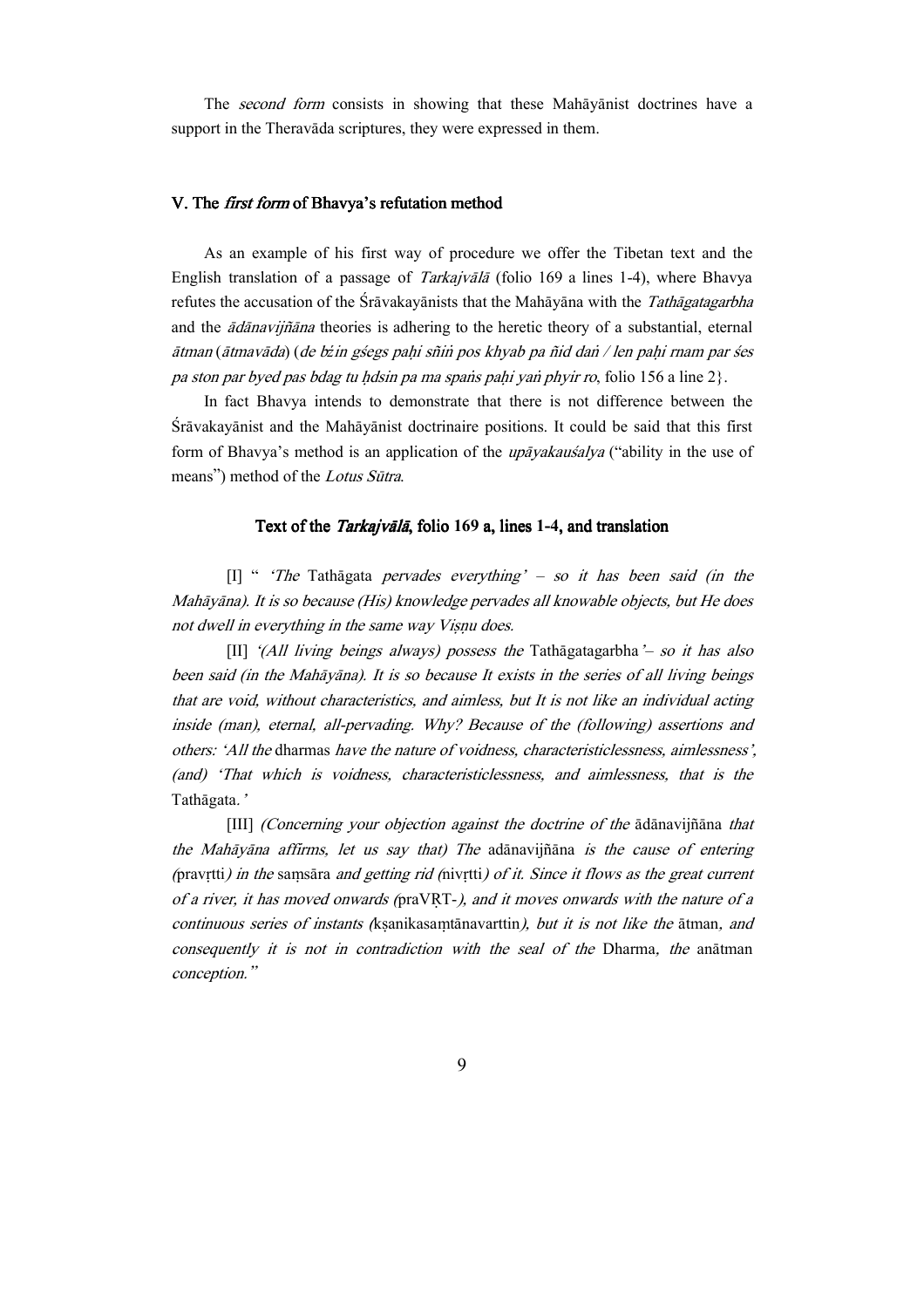[I] de bźin gśegs pa ni khyab paho źes bya ba ni ye śes kyi śes bya ma lus pa la khyab pas yin gyi / khyab hjug dan hdra bar thams cad du gnas pa ñid ni ma yin no /

 $[II]$  de bźin gśegs pahi sñin po can źes bya ba yan ston pa ñid dan / mtshan ma med pa dan / smon pa med pa la sogs pa rnams sems can thams cad kyi rgyud la yod pahi phyir yin gyi / nan gi byed pahi skyes bu rtag pa thams cad du khyab pa lta bu ni ma yin te / ji skad du / chos thams cad ni ston pa ñid dan / mtshan ma med pa dan / smon pa med pahi no bo / gan ston pa ñid dañ / mtshan ma dañ / smon pa med pa de ni de bźin gśegs paho źes bya ba la sogs pa hbyun bas so /

[III] len paḥi rnam par śes pa yaṅ ḥkhor bar ḥjug pa daṅ ldog paḥi rgyur gyur pa / chu bo chen poḥi rgyun bźin du ḥbab pas ḥjug tu zin kyaṅ / skad cig ma ñid kyi rgyun gyis hiug pa yin gyi / bdag dan hdra bar ni ma yin pahi phyir bdag med pahi chos kyi phyag rgya dan mi hgal lo.

We do some remarks on the preceding text.

### VI. The first [I] and the second [II] assertions are found in numerous Mahāyānist texts

The doctrines that "the Tathagatagarbha pervades everything" (first assertion  $|I|\rangle$ ) and that "all beings are possessed of the *Tathagatagarbha*" (second assertion  $III$ ) are expressed in numerous Mahāyānist texts. Let us mention some of them:

1. Tathāgatagarbhasūtra, Taishō 666, p. 457 b line 28-c line 1: "With my Buddha´s eye I see that all living beings although inside the impurities of desire, hatred and error possess the Tathāgata's knowledge, the Tathāgata's eye, the Tathāgata's body".

2. Ibidem, p. 457 c lines 7-8: "Either if Buddhas arise in the world or if they do not arise in the world, all living beings are endowed with the Tathāgatagarbha". Cf. Uttaratantra, commentary ad kārikā I, 152, where the Sanskrit text of this kārikā is quoted: utpādād vā tathāgatānām anutpādād vā sadaivaite sattvās tathāgatagarbhā iti.

3. Avatamsakasūtra, Taish $\bar{\sigma}$ 278, p. 623 c lines 23-25: "Moreover, O sons of the Buddha, there is no place where the Tathāgatajñāna does not reach. Why? There is no living being in the totality of living beings who is not fully possessed of the Tathāgatajñāna". Cf. Uttaratantra, commentary ad kārikā I, 25, where there is the Sanskrit text of this quotation: na sa kaścid sattvah sattvanikāye samvidyate yatra tathāgatajñānam na sakalam anupravistam.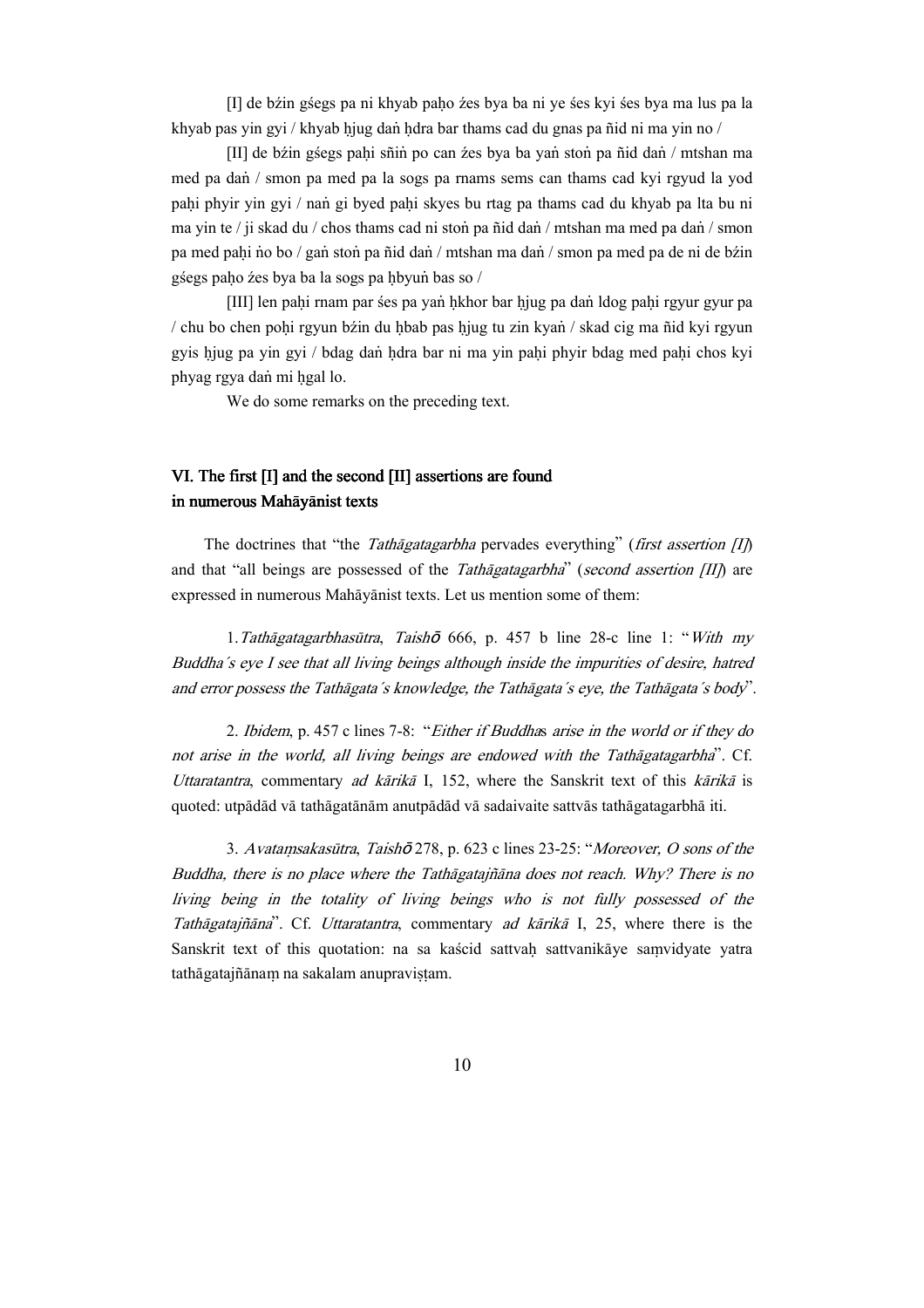4. Uttaratantra, commentary ad kārikā I, 16: "... Since with their supramundane knowledge, which reaches the extreme limit of all the knowable things, they  $\ell$  the Bodhisattvas] see the existence of the Tathāgatagarbha in all living beings, even in those reborn as animals...":... sarvajñeyavastuparyantagatayā lokottarayā prajñayā sarvasattvesv antašas tiryagyonigatesu api tathāgatagarbhāstit-vadaršanād…[The expression *tathāgatagarbhāstitva<sup>o</sup>*, "existence of the Tathāgata-garbha", in the commentary glosses the expression *sarvajñādharmatā*<sup>o</sup> of the kārikā].

5. Ibidem, kārikās 27-28: "... All beings possess the Buddhagarbha" (27), "…because of the pervasion by the Body of the Perfectly Enlightened, all beings are always possessed of the Buddhagarbha''  $(28)$ : ...sarve dehino buddhagarbhah  $(27)$ , …sambuddhakāyaspharanāt … sadā sarve buddhagarbhāḥ śarīrinaḥ (28).

6. Ibidem, commentary ad kārikā I, 152: "In every living being there exists the Tathāgatadhātu as an embryo, but the living beings do not know it": tatra ca sattve sattve tathāgatadhātur utpanno garbhagatah samvidyate na ca te sattvā budhyante.

The quoted texts use as synonyms the expressions tathāgatagarbha, buddhagarbha, tathāgatajñāna, tathāgatakāya, sambuddhakāya, tathāgatadhātu, sarvajñādharmatā. $^7$ 

#### VII. How does Bhavya understand the Tathagatagarbha doctrine

 $\overline{a}$ 

Now let us see how Bhavya in his answer to the Sravakayanist accusation understands the *Tathagatagarbha*'s doctrine. He, as a Madhyamika, did not adhere to that doctrine, but, as a Mahāyānist thinker, he intended to clarify the real meaning of this doctrine in order also to defend the Mah $\bar{a}$ yana from that erroneous  $\acute{S}r\bar{a}vak$ ayanist accusation.

In relation to the first assertion  $\pi$  (the pervasion of all by the Tath $\bar{a}$ gata) Bhavya answers identifying Tathāgatagarbha with Tathāgatajñāna. The "embryo" of Tathāgata is nothing else than the knowledge that the Buddha possesses, His Omniscience. This identification is expressed in many texts, as for instance in the texts quoted *supra* under

<sup>&</sup>lt;sup>7</sup> On the *Tathāgatagarbha* theory see Jikido Takasaki, A Study on the Ratnagotravibhāga (Uttaratantra), Being a Treatise on the Tathāgatagarbha Theory of Mahāyāna Buddhism, Roma: IsMEO, 1966; D.S. Ruegg, La Théorie du Tathāgatagarbha et du gotra, Paris: École Française d'Extrême-Orient, 1969, and Le traité du Tathāgatagarbha de Bu ston rin chen grub, Paris: École Française d'Extrême-Orient, 1973; B.E. Brown, The Buddha Nature. A Study of the Tathagatagarbha and Alayavijñana, Delhi: Motilal Banarsidass, 1991.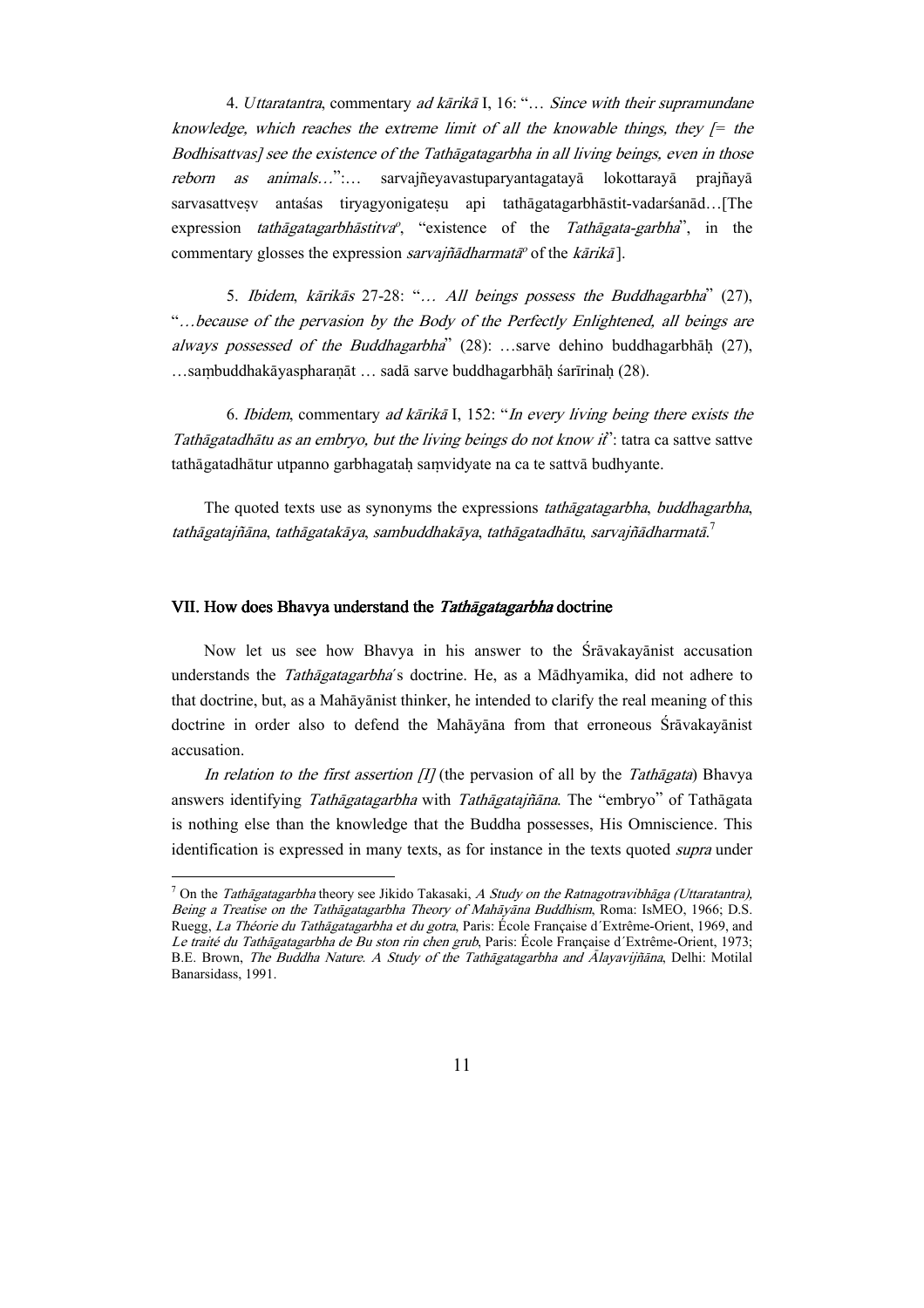the numbers 1, 3, and 4. And Bhavya argues that the assertion that *Tathagatagarbha* [= Tathagatajñana] pervades everything means that the knowledge of the Tathagata encompasses everything and everybody, that it encounters no obstacle. In fact Bhavya is affirming Buddha's Omniscience, which was also accepted by the Srāvakayānists.

As regards the second assertion  $III$  (the possession of the Tathagatagarbha by all living beings) Bhavya admits that in (some schools of) the Mahāyāna the existence of the Tathāgatagarbha in all living beings is affirmed, but he denies that it can be considered as an *atman*, soul, because it exists in the series of consciousnesses that constitute sentient beings who are "void, without characteristics, and aimless" by nature, and also because the *Tathāgata* is "void, without characteristics, and aimless", as all the *dharmas* are, but it does not exist with the essential characteristics of an  $\tilde{a}$  *tman*.

The expression "void, without characteristics, and aimless", *sūnyatā*, *ānimitta*, apranihita is found in Saddharmapundarīkasūtra IV, p. 101, line 1, Kern-Nanjio ed., where it is emphatically declared "all is void, without characteristics, aimless": śūnyatānimittāpraņihitam sarvam. In Candrakīrti, Prasannapadā ad XXII, 11, we also find the same idea:  $\sin y \bar{a} h$  sarvadharm $\bar{a}(h)$  ... nirnimittah sarvadharm $\bar{a}(h)$ ... apranihitā(h) sarvadharmā(h). Cf. Lankāvatārasūtra, p. 78, Nanjio edition = p. 33 line 17, Vaidya edition (*śūnyatā ... ānimittāpraņihita<sup>o</sup>*).

The quoted texts express the Mādhyamika thesis accepted by the Mahāyāna "that all is void", in other words: "all is unsubstantial, submitted to causes and conditions". These texts authorize to apply the Voidness principle, i.e. unsubstantiality, to the Tathagatagarbha also, as Bhavya does, since the word sarvam admits no exception and shows the absoluteness of the principle. And if the Tathagatagarbha is void, unsubstantial, it is not an  $\bar{a}$ tman. The universal unsubstantiality was a fundamental tenet of the Srāvakayānists.

As a consequence of Bhavya's reasoning in relation to the first and second assertions there is no place for the Sravakayanist accusation that the Tathagatagarbha is an  $\tilde{a}$ tman; there is no place for asserting that, with the *Tath* $\tilde{a}$ *gatagarbha* theory, the Mahāyāna "*has not abandoned the belief in the* ātman".

Agreeing with Bhavya's position and confirming it, the so-called Tathāgatagarbhasūtras, the Mahāparinirvānasūtra and the Lankāvatārasūtra – to which we shall refer in the next section - affirm that the Tathagatagarbha, whose existence they proclaim, is not an *ātman*. This doctrine has been preached by the Buddha.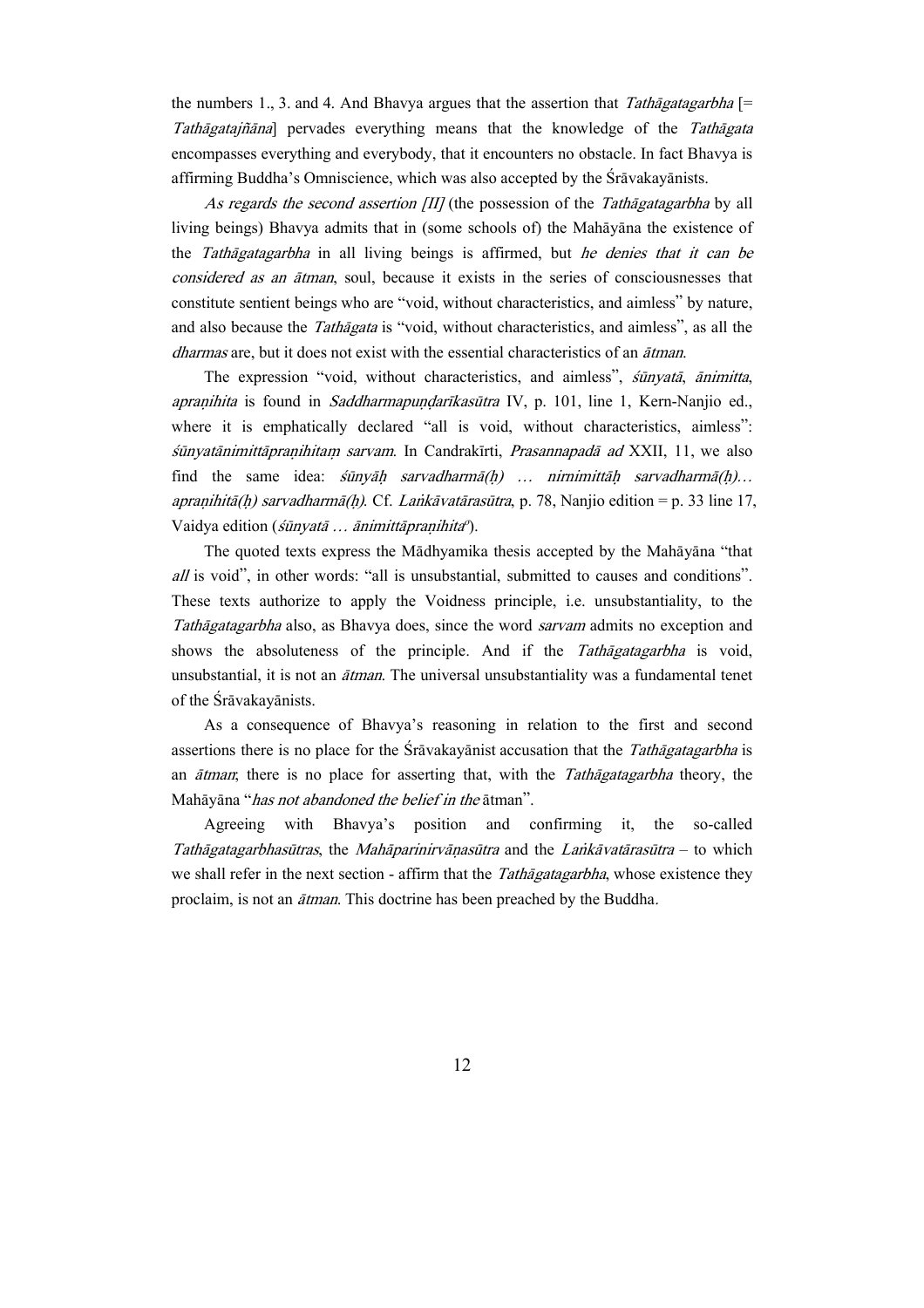### VIII. The attribution of positive qualities to the Tathagatagarbha is only an *upāva*

Moreover the Tathagatagarbhasutras, the Mahaparinirvanasutra and the Lankāvatārasūtra add a most important idea. If sometimes the Tathāgatagarbha has been presented by the Buddha with attributes that bring it near the  $\tilde{atmax\tilde{a}}da$ , this has been only an  $\mu p \bar{q} y a$ , an skillful means, on the part of the Buddha: He did not want to scare the brahmin/heretics with the thesis of the inexistence of an *ātman* in sentient beings; He wanted that, with the removal of the fear produced in them by the *anātmavāda* or  $nair\frac{a}{m}$ , they were able to approach the Buddhist Community, to receive the Buddhist Message, and consequently to be saved.

In what follows we quote some texts were the preceding ideas are developed.

1. The  $S$ rimalasimhanadasutra,<sup>8</sup> has a section consecrated to the Tathāgatagarbha [ Taishō 353, p. 221 b line 8-p. 222 c line 7; Tibetan text, p. 885 line 3p. 899 line 5]. This Sūtra in its Chinese version clearly identifies the Tath $\bar{a}$ gatagarbha with the *Dharmakaya* [*Taishoo*, p. 222 b lines  $22-23$ ].<sup>9</sup> In that section the  $S$ rīmālāsimhanādasūtra attributes *passim* to the *Tathāgatadharma-kāya/Tathāgatagarbha* extolling characteristics (Taishō, p. 221 c lines 8-10; Tibetan text, p. 888 line 7-p. 889 line 3). In Taishō, p. 222 a lines  $23-24$ : Tibetan text, p. 894 lines 3-4, the Sūtra attributes to the *Tathāgatadharmakāya* the four so-called *gunapāramitās*: eternity (*nitya*), bliss (sukha), self ( $\bar{a}$ tman) and purity ( $\bar{a}$ uddha), what seems to lean, at least in the expression, towards an  $\tilde{a}$ tmav $\tilde{a}$ da inspiration. But the same Sūtra (Taish $\tilde{b}$ , p. 222 b lines 19-20; Tibetan text, p. 897 lines 5-6: *bdag ma lags, sems can ma lags, srog ma lags, gan zag ma*  $lags...$ ) categorically declares that the *Tathagatagarbha* is neither an  $\bar{a}t$ man nor a sentient being nor a soul  $(j\bar{\nu}v)$  nor a person (*pudgala*), pointing out in an evident way that the Tathāgatagarbha must not be conceived as the ātman of the Brahmanical schools (heretics).

2. Another important text in relation with the *Tathagatagarbha* theory is the *Mahāparinirvānasūtra* (Taish $\bar{\sigma}$  374). It contains, in page 525 a line 14-b line 1, the wellknown dialogue between the Buddha and the group of five hundred brahmins. The

 $\overline{a}$ 

<sup>&</sup>lt;sup>8</sup> Preserved in Chinese [*Taishō* 353 and 310 (48)] and in Tibetan [Lhasa edition (Dharamsala), *Dkon brtsegs*, Cha, p. 835 line 6-p. 907 line  $4 = T\bar{O}/100$  holds  $92 = Catalogue$  760 (48).

<sup>&</sup>lt;sup>9</sup> Cf. Taish $\bar{\sigma}$  p. 221 c lines 10-11, and, with a different understanding of this last passage, the Tibetan text p. 889 lines 3-4, and the Sanskrit quotation in the *Uttaratantra* commentary *ad kārikā* I, 12: *ayam* eva ca bhagavams tathāgatakāyo 'vinirmuktakleśakośas tathāgatagarbhah sūcyate, which supports the two Chinese versions and their interpretation.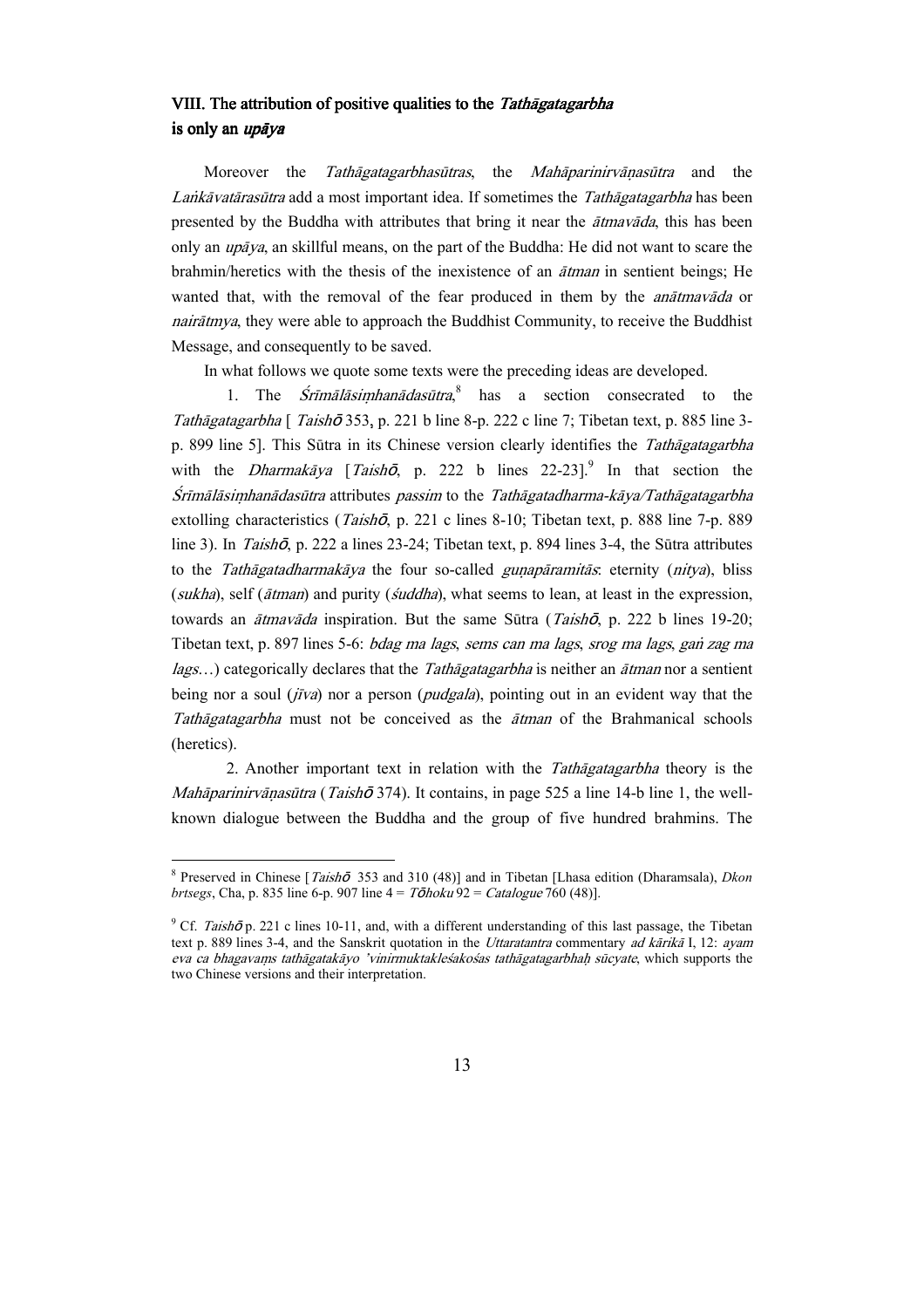brahmins were thinking that if Gautama had not taught the *ucchedavada* ("doctrine of annihilation"), they would have entered His monastic order. Buddha, thanks to His power of knowing the thought of others, discovers what they were thinking and asks them why they attribute to Him the *ucchedavada*. They answer that He in many Sūtras has taught that the *atman* does not exist, and consequently he is teaching the ucchedavāda. Buddha says that He has never taught that the ātman does not exist, and adds that He has always taught that in all sentient beings exists the Buddha Nature. He asks the Brahmins whether the Buddha Nature is not an *atman*. And He affirms that therefore He has not taught the *ucchedavada*. Immediately the thought of the Supreme Perfect Enlightenment arises in all of them. Afterwards Buddha explains that *in fact* the Buddha Nature is not an  $\bar{a}$ tman but that "for the benefit (wei ... ku) of sentient beings" He declares it to be an  $\bar{a}$ tman.<sup>10</sup>

3. Although the Lankāvatārasūtra cannot be considered a Tathāgatagarbha-sūtra the *Tathagatagarbha* doctrine has a very important place in this Sūtra. We find in it, pp. 77-79, Nanjio edition = p. 33, Vaidya edition, a very outstanding passage about the Tathagatagarbha theory, its relation with the  $\bar{\alpha}$  theorem and the real intention of its preaching by the Buddha. In this passage the Bodhisattva Mahāsattva Mahāmati asks the Buddha how is it that the *Tathagatagarbhavada*, which describes the *Tathagatagarbha* as permanent (nitya), firm (dhruva), auspicious (siva), eternal (sasvata), etc., is not similar to the heretic  $\tilde{a}$ tmav $\tilde{a}$ da, which posits an  $\tilde{a}$ tman conceived as permanent (nitya), creator  $(kart)$  or permanent creator (nityakarti), without determinations (nirguna), all-pervading (*vibhu*), not liable to change (*avyaya*). Buddha expresses that the *Tathagatas* teach the doctrine of the Tathagatagarbha only with the purpose of getting rid of the fear that ignorant people feel in relation to the doctrine of unsubstantiality  $(b\bar{a}l\bar{a}n\bar{a}m)$ nairātmyasamtrāsapadavivarjanārtham), having recourse to their knowledge and to their skill in the use of methods (*prajñopāyakauśalyayogair*), and emphatically affirms that the Tathāgatagarbha is not the ātman of the heretics.

### IX. The third [III] assertion

 $\overline{a}$ 

In relation to the third assertion (III) (the doctrine of the  $\bar{a}d\bar{a}n$ avijñ $\bar{a}n$ a) let us first indicate that as in the case of the Tathagatagarbha doctrine Bhavya, being a

 $10$  Cf. the Tibetan translation of this passage in volume Kh, pp. 273 line 7-p. 275 line 6, Lhasa edition (sems can gyi phyir: "for the benefit of sentient beings"), and also Kh, pp. 441 line 3-442 line 4.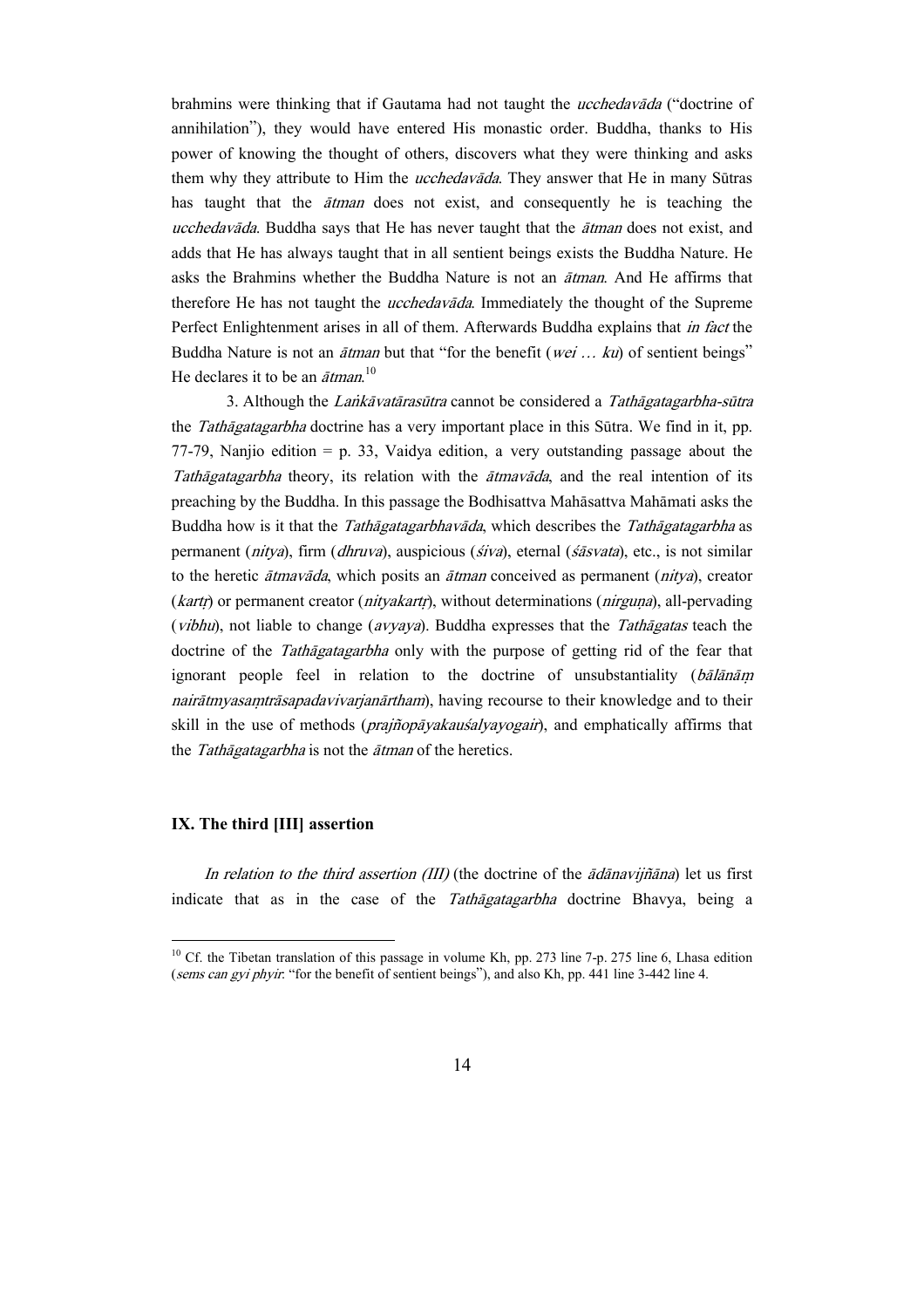Mādhyamika, does not adhere to this Mahāyānist doctrine, but nevertheless is going to refute the objection against it from the point of view of those Mah $\bar{a}$ yanists who maintain that doctrine.

Bhavya begins explaining in his answer, which is the function of the *adanavijñana*. Its important function is to give rise to the *samsara* and to put an end to it (len pahi rnam par śes pa yan hkhor bar hjug pa dan ldog pahi rgyur gyur pa). This thesis agrees with the teaching of other texts, as for instance, Sthiramati *ad* Vasubandhu, *Trimśikā* 19, p. 39 lines 1-2, Sylvain Lévi's edition: *evam ālayavijñāne* <sup>11</sup> sati samsārapravrttir nivrttis ca, and Hsüan-tsang, Siddhi, Taishō 1585, p. 45 b lines 28-29: "In the beginning, in the middle, and at the end the wheel of samsāra turns without depending on external conditions, since (it turns) due to the internal consciousness".

After dealing with the theme of the causal connection between the *adanavijñana* and the samsāra (function of the  $\bar{a}$ dānavijñāna), Bhavya rejects the Śrāvakayānist objection that equates  $\vec{a}$ danavijñana and  $\vec{a}$ tman. Bhayya expresses that the  $\vec{a}$ danavijñana moves onwards with the nature of a continuous series of instants (skad cig ñid kyi rgyun gyis hjug pa yin gyi : kṣanikasaṃtānavarttin)<sup>12</sup>, in other words the ādānavijñāna is a series formed by punctual instantaneous consciousnesses, each of which disappears as soon as it arises, and which are connected among them by the law of causality.<sup>13</sup> The notion of *adanavijñana* is completely different from the notion of *atman*, which is a compact mass of consciousness (vijñānaghana, Brhadāranyaka-Upanisad IV, 5, 13), existent always in se et per se, existent as a whole, and being beyond time and causality.

This conception of the *ādānavijñāna* as a series, and consequently that it is not an *ātman*, is a fundamental thesis of the Yogācāra School. The *Samdhinirmocana-sūtra* in a frequently quoted verse compares the  $\bar{a}d\bar{a}naviji\bar{a}na$  to a current of water (*ogha*) (in the quotation of Sthiramati's commentary *ad Trimśikā* 15, p. 34 lines 3-4, S. Lévi's edition, and in the Chinese translation:  $Taish\bar{\sigma}$  676, p. 692 c lines 22-23); the comparison is to a river (*chu bohi klun*) in the Tibetan translation  $(V, 7, p. 58$  at the bottom, É. Lamotte's edition).<sup>14</sup> The *Lankāvatārasūtra* II, 100, refers to the flood of the *ālayavijñāna* ( $\bar{a}$ layaugha). The expression of the same idea is found in Hsüan-tsang, Siddhi, Taish $\bar{\sigma}$ 

 $^{11}$   $\bar{A}$ layavijñāna = ādānavijñāna.

<sup>&</sup>lt;sup>12</sup> Cf. *Yogācārabhūmi, Sde-dge* edition (T**ō**hoku 4038) Zi 4b line 5 where the same expression is used.

<sup>&</sup>lt;sup>13</sup> Cf. L. Schmithausen, Alayavijñāna. On the Origin and the Early Development of a Central Concept of Yogācāra Philosophy, Tokyo: The International Institute for Buddhist Studies, 1986, Part I, Chapter 3, pp. 41-47.

<sup>&</sup>lt;sup>14</sup> Cf. Asanga, *Mahāyānasaṃgraha* I, p. 4, É. Lamotte's edition, where this verse is also quoted with minor variants.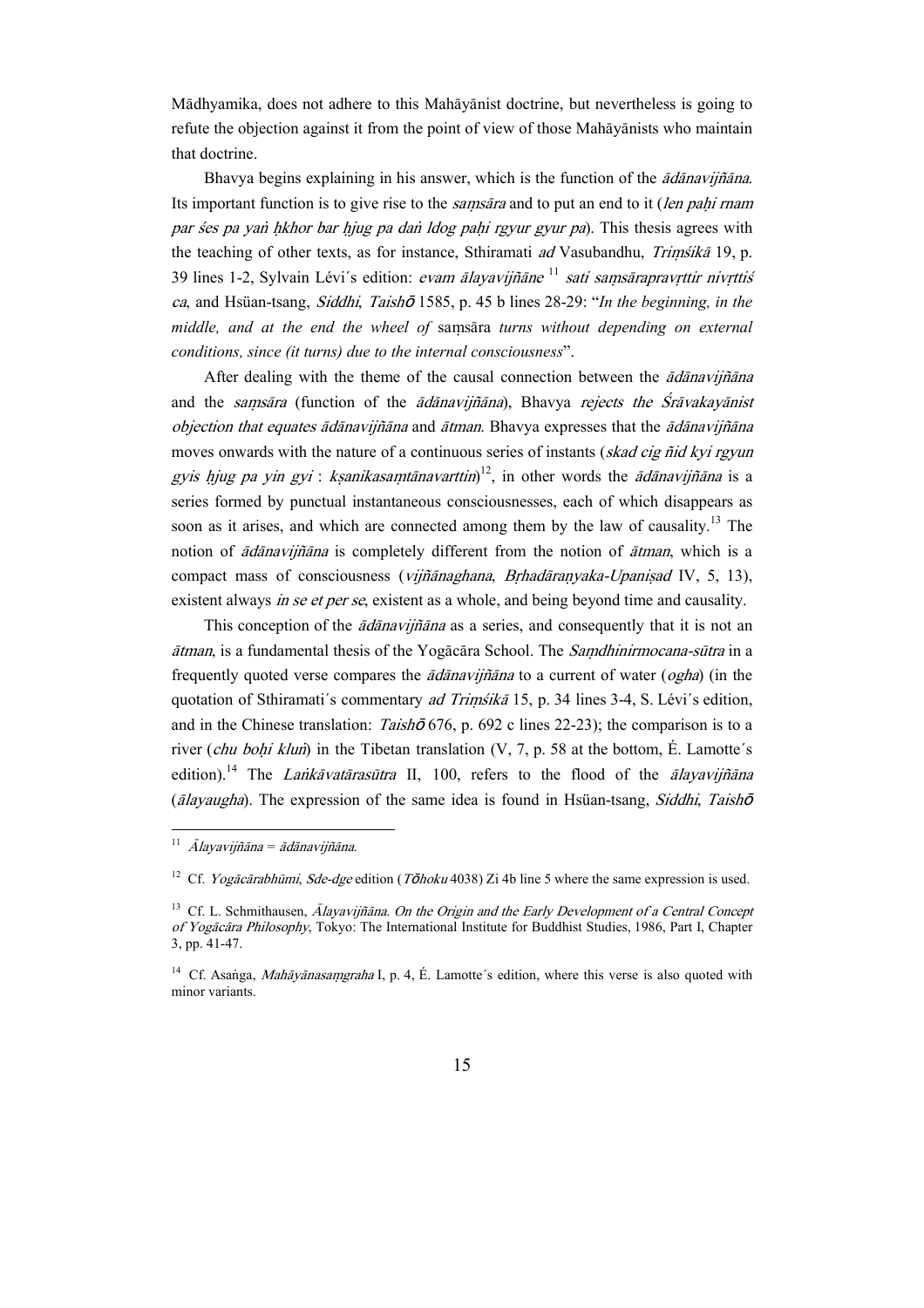1585, p. 12 b line 28-c line 15 (L. de la Vallée Poussin´s translation, pp. 156-157), and in p. 14 b lines 17-18 (L. de la Vallée Poussin's translation, p. 172).

### X. Śrāvakayānist antecedents of the *ādanavijñāna*

Some Mahāyānist authors maintained that the  $\bar{a}d\bar{a}n$  had its antecedents in the Śrāvakayānist Scriptures. Asanga, *Mahāyānasamgraha* I, 11, É. Lamotte's edition, develops the thesis that the  $\bar{a}d\bar{a}n$  arily and the substitution the Sravakayana" (nan thos kyi theg par yan bstan te) although by other names (or under synonyms) (rnam grans *kyis*), and he refers to some sects of the  $\hat{S}$ r $\bar{a}$ vakay $\bar{a}$  and that accepted it: Therav $\bar{a}$ dins, Mahāsamghikas, Mahīśāsakas. Cf. the commentaries of Vasubandhu (Bhāsya), and of Asvabhāva (Upanibandhana) ad locum. Hsüan-tsang, Siddhi, Taishō 1585, p. 15 a line 18-b line 18 (L. de la Vallée Poussin's translation, pp. 178-182 with important notes), maintains the same thesis, adding other sects to the previously indicated: Vibhajyavādins, Sarvāstivādins. Vasubandhu, Karmasiddhiprakaraņa, É. Lamotte's edition, p. 199 (Tibetan text), p. 250 (French translation), *Taish***o** 1509, p. 785 a lines 14-15, besides the Mahāsamghikas and the Mahīsasakas mentions also the Tāmraparnīyas among the  $S_{r\bar{a}}$ vakayānist sects that admitted the existence of the  $\bar{a}d\bar{a}n$ avijñ $\bar{a}n$ a. Cf. L. Schmithausen, op. cit., Chapter 3.

In fact there are important points of contact between the Sravakayanist conception of *viññāna /vijñāna* and the Mahāyānist conception of  $\overline{\text{ad}}$ *ānavijñāna*. It is possible to consider the Mahāyāna conception as a development of the Srāvakayāna conception.

1. The Mahāyānist *ādānavijñāna* is nothing else than "a part", an aspect, a level of the *vijñāna* and not an element outside and different from the *vijñāna*. The  $S_{r\bar{a}}$ vakayānists had analyzed the *viññāna /vijñāna* into six parts, the six acts of perception; the Mah $\bar{a}$ yanists deepening this study of consciousness analyzed it into eight parts, including thus the  $\bar{a}d\bar{a}navi\bar{n}\bar{a}na$ . What they both analyze was the same entity. Cf. L. Schmithausen, op. cit., Part I, Chapter 5.

2. The conception of the *viññana /vijñana* as a series had already been maintained by several schools of the Sravakas. Cf. A.B. Keith, *Buddhist Philosophy*, Varanasi: Chowkhamba, 1963, pp. 169-176.

3. For the Mahayanists the *samsara* depends on the presence of the  $\bar{a}d\bar{a}n$ avijn $\bar{a}n$ a as expressed by Bhavya. For the Śrāvakayānists the *samsāra* depends on the existence of an individual ( $n\bar{a}$ ma-rūpa) and the individual has the vi $n\bar{a}$ its necessary condition. Cf. Dīgha Nikāya II, pp. 63-64 (XV Mahānidānasuttanta), PTS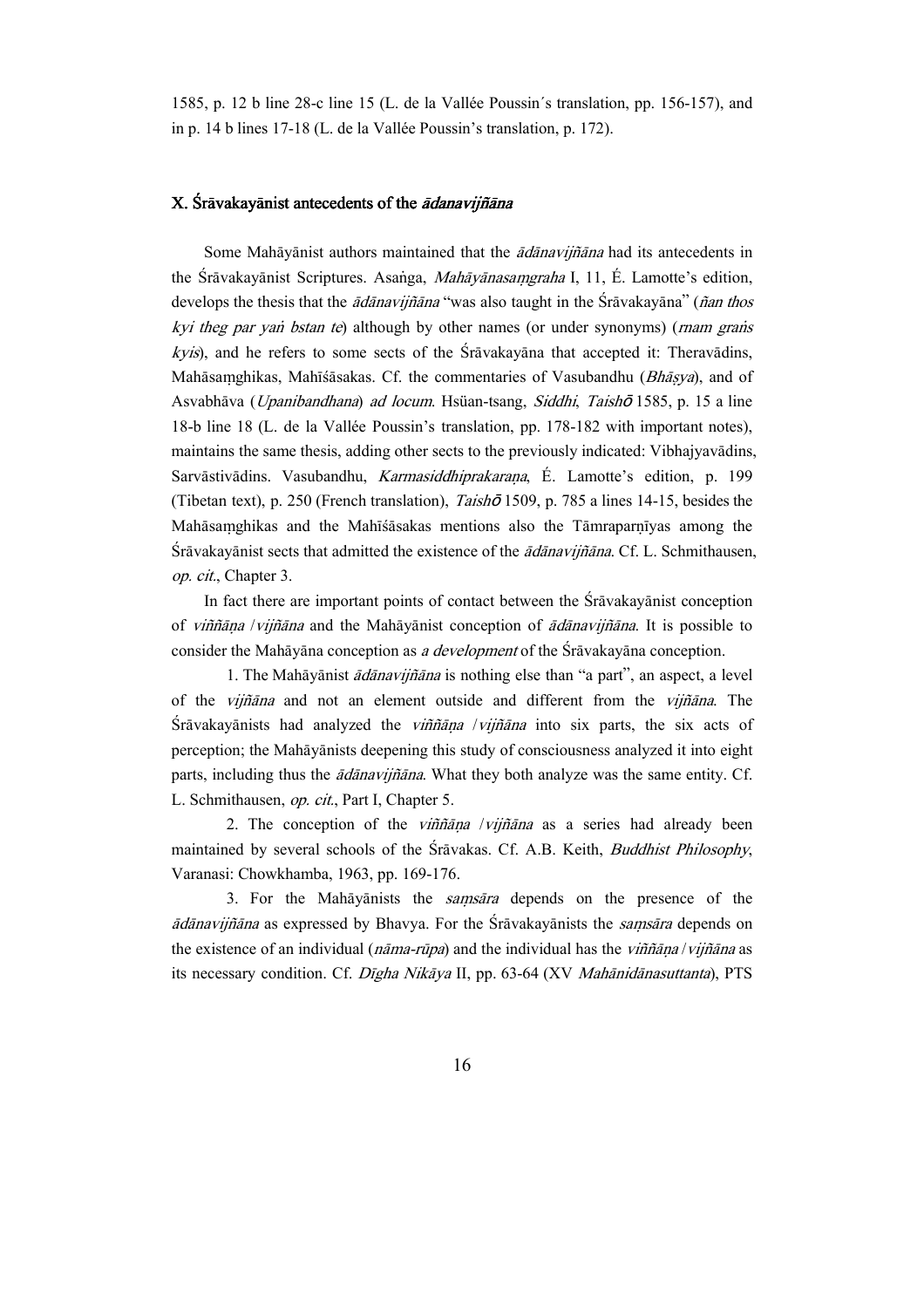edition; Samyutta Nikāya II, p. 13 (Moliyaphagguna-sutta), and II, p. 91 (Viññānasutta); and P.Oltramare, La Formule bouddhique des douze causes, Genève: Librairie Georg & C<sup>ie</sup>, 1909, pp. 14-15; L. de la Vallée Poussin, Théorie des douze causes, Gand: Librairie Scientifique E. van Goethem, 1913, pp. 12-18.

4. According to the Sravakayanists the *viññana /vijñana* "carries" in itself or is composed by the *sankhāras /saṃskāras* or *bījas*, the karmic residues left by any corporal action, any vocal act, any mental (cognitive or emotive) operation ( $k\bar{a}$  ceyam santatih? hetuphalabhūtās traiyadhvikāh samskārāh, Vasubandhu, Abhi-dharmakosa ad II, 36, Vol. I, p. 217, Swami Dwarikadas Shastri edition). The *ādānavijñāna* of the Mahāyāna fulfills the same function of being a "carrier". Cf. in the already quoted verse of the Samdhinirmocanasūtra, in Sthiramati ad Trimsikā 15, Tibetan translation, p. 58, É. Lamotte's edition, the expressions: sarvabijo and sa bon thams cad.

### XI. The second form of Bhavya's apologetic method

In the case of the accusation regarding the *Tathagatagarbha* and the  $\bar{a}d\bar{a}n$ avijñ $\bar{a}n$ a Bhavya has had no recourse to  $\overline{S}r\overline{a}vak$  and the state in order to prove that the  $\overline{S}r\overline{a}vak$  as also maintained the doctrine it criticizes as not being a doctrine taught by the Buddha; he does not mention the fact of the  $\bar{a}d\bar{a}n\bar{a}vii\bar{a}n\bar{a}$  having antecedents in the Sravakayanist scriptures as we have said other Mahayanist authors do. But in other cases he adduces Srāvakayānist texts that prove that the Mahāyānist doctrine rejected by the Srāvakas was also contained in their own texts.

One of the cases in which Bhavya adopts this procedure is in relation to the Theravāda accusation (contained in folio  $156$  a lines  $3-4$ ) that the Mah $\bar{a}$ yana preaches that *grhapatis* must be honored (*khyim pa la phyag bya ba ston pa*). Under the name "khyim pa" (grhapati) we must understand "a layman who practises the *bodhisattvacarya*" without having yet attained the condition of a Buddha - not any householder without qualifications. The prototype of a lay-Bodhisattva is Vimalakirti to whom we shall refer afterwards.

### XII. Mahāyanist texts that express

that homage must be rendered to *grhapatis* and Bodhisattvas must be venerated

1. In fact we find in the *Lotus Sūtra* some instances of the Buddha enjoining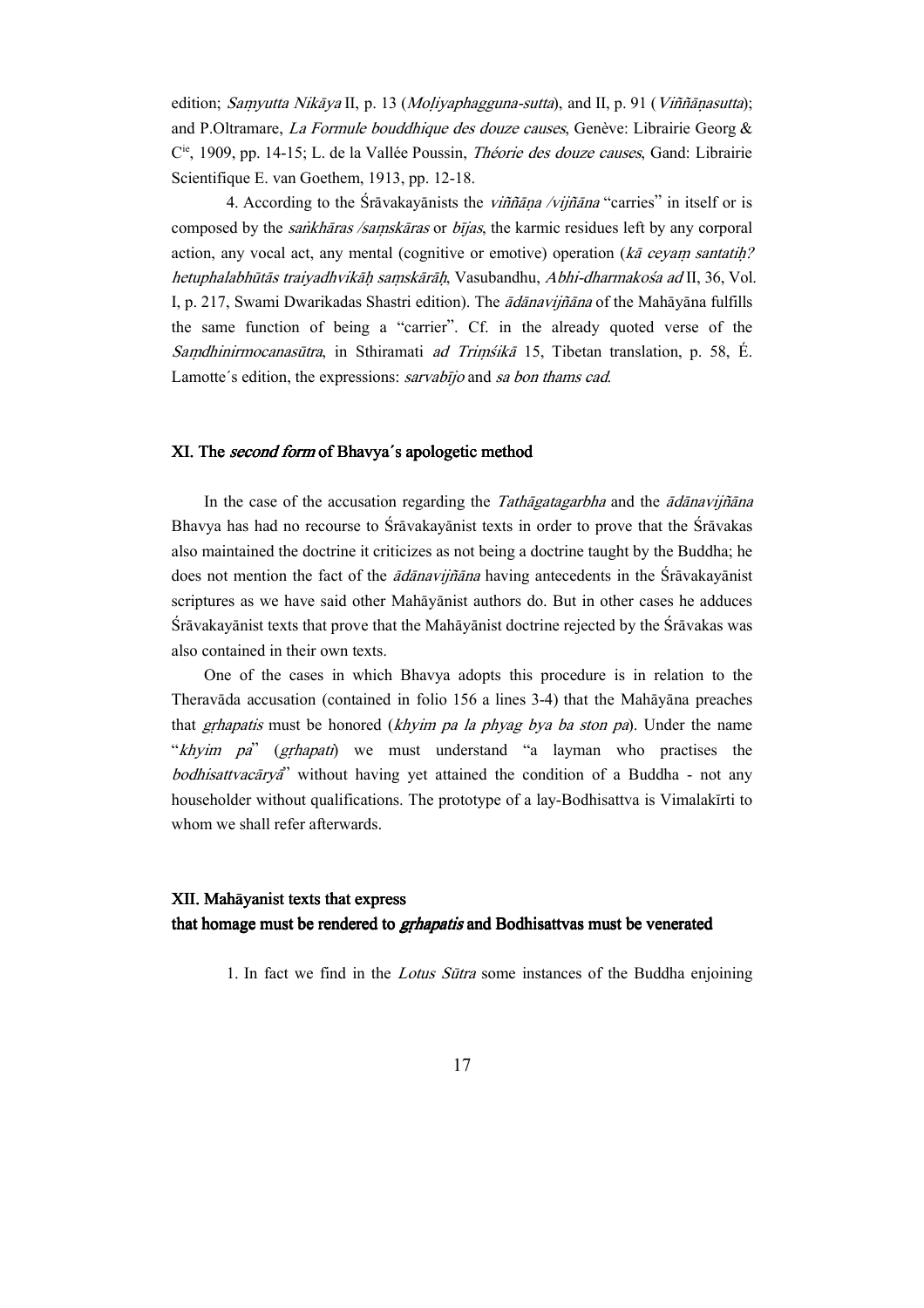people to honor the kulaputras or kuladuhitas (lay Buddhist devotees) who knew the Lotus Sūtra, taught it and venerated it  $(X, p. 226)$  line 1-p. 227 line 3, Kern-Nanjio edition), and the *dharmabhanakas* whether they be lay devotees or wandering monks (*ibidem*, p. 227 line 6: *grhasthānam vā pravrajitānām vā*). Cf. *ibidem* verses 1-14.

2. In Candrakīrti's Triśaranasaptati, Per K. Sorensen edition, Wien: Universität Wien, 1986, verses 50-51, is prescribed that Arhants should honor Bodhisattvas – i.e. persons who have not yet become Buddhas.

3. It is interesting to mention Hsüan-tsang´s Ta t'ang hsi yü chi (Records of the Western Lands), Taishō 2087, p. 891 c lines 1-12, where he narrates how Gunaprabha, a "Hīnayānist" monk was taken by the Arhant Devasena to the Tuṣita Heaven and how he respectfully saluted the Bodhisattva Maitreya but did not consider appropriate to worship him as Devasena would have liked, giving reasons for his behaviour. Cf. F. Tola and C. Dragonetti, "The Conflict of Change in Buddhism: The Hinayanist Reaction", in *Cahiers d'Extrême Asie* 9, 1996-1997, pp. 242-243.

4. P. Skilling in his valuable article "Citations from the Scriptures of the "Eighteen Schools" in the Tarkajvālā", in Bauddhavidyāsudhākarah Studies in Honor of Heinz Bechert, Swisttal-Odendorf: Indica et Tibetica, 1997, pp. 605-614, gives another instance of the "practical ramification of the controversy" - to use his own expression taken from G. Roerich, *Biography of Dharmasvāmin*, Patna: K.P. Jayaswal Research Institute, 1959, p. 19.5, where a  $\overline{S}$ rāvaka criticizes Dharmasvāmin for having worshipped images of Avalokitesvara: "You seem to be a good monk, by it is improper *[for you as a monk] to worship a householder*" (khyod dge slon legs pa źig 'dug pa la, khyim pa la phyag byed pa ma legs so zer).

In the two last cases there was the idea  $-$  in the first case on the part of Devasena and in the second case on the part of Dharmasvamin – that Maitreya and Avalokitesvara had to be worshipped.

5. We could add another instance related to the present theme. Vimalakirti to whom is dedicated the famous *Vimalakīrtinirdeśa*, <sup>15</sup> is portrayed as a perfect *grhapati*, a wealthy man and a prominent citizen, and at the same time as a perfect lay believer, as a perfect lay Bodhisattva. Although it is not said in the *Vimalakirtinirdesa* that he must be worshipped, he inspires, due to his intellectual and spiritual superiority, a sentiment of fear and respect in the old Buddha's disciples as Shāriputra, Maudgalyāyana, Kāśyapa, etc.

 $\overline{a}$ 

<sup>&</sup>lt;sup>15</sup> The Sanksrit text of this important Sūtra has been recently (1999) discovered by Japanese researchers in the city of Lhasa, at the Potala Palace, and published by Taisho University Press, Tokyo, March 2006. We thank the Japanese scholar Dr. Seishi Karashima, who had the kindness of sending to us a copy of this precious text, which we were translating from Chinese into Spanish.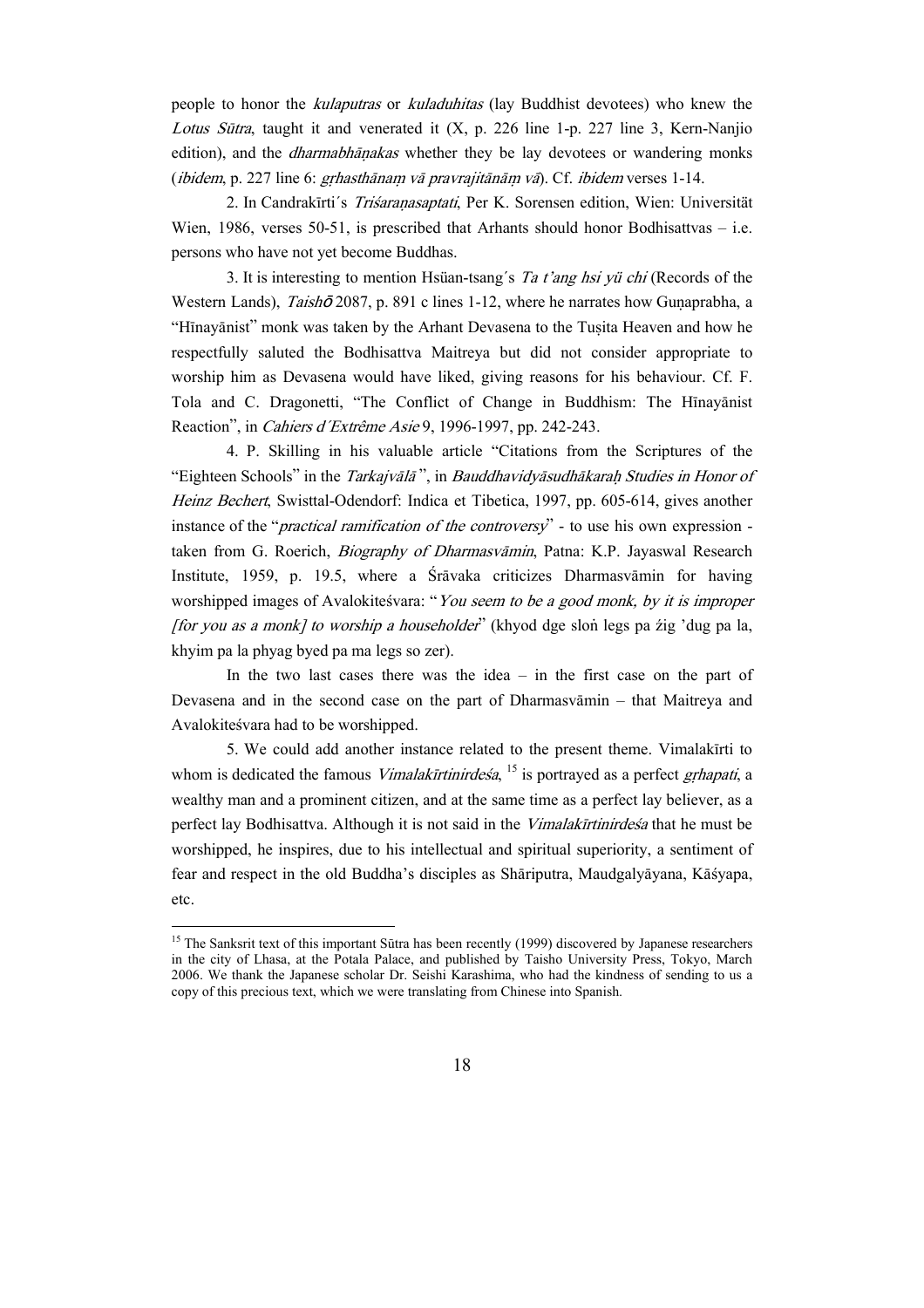### XIII. Srāvakayānist texts that express that homage must be rendered to Bodhisattvas

In folios  $175$  a line  $7-181$  a line 6 Bhavya rejects the accusation that the Mah $\bar{a}$ yana, when it enjoins to worship Bodhisattvas, is acting against a Buddhist norm, since Bodhisattvas have not yet become Buddhas, the only ones – according to  $\overline{S}$ rāvakas – entitled to that honor. And Bhavya refutes this accusation of the Sravakas by quoting seventeen texts of the "Eigtheen schools", where either it is enjoined that Bodhisattvas should be honored by monks, or antecedents are presented of Bodhisattvas being honored by monks. Peter Skilling, in his quoted article, has completed the quotations giving the folios of the Peking, Cone, and Derge editions where they are found.

We give two examples of texts from the "Eigtheen schools"used by Bhavya in his defense of the Mahāyāna.

The first one is the passage concerning the *Vidvadharapitaka* of the Siddharthikas, a sub-sect of the Mahāsamghika sect, included in folios 175 b line 1-175 b line 3 of Bhavya´s treatise:

"…'O monks, he who, (thinking:) 'The Supreme Perfect Enlightenment (will be) mine through faith in Maitreya', pays homage to Maitreya, he is paying homage to me and is venerating me, the Supremely Perfectly Enlightened. By those of whom I am the teacher, for whom I am the Supreme Venerable, homage must be paid to the Bodhisattva Maitreya, and also (by them) he must be venerated. By all the Four Assemblies, monks, nuns, male and female lay devotees, homage must also be paid to Prince successor Maitreya, (the future Buddha)'...". On hearing these words from the Buddha, 1250 Arhants resolved to pay homage to all the Bodhisattvas.

...dge slon dag nahi bla na med pa yan dag par rdzogs pahi byan chub ni byams pa hdi la dad pas gan byams pa la mnon par phyag byed pa de ni bla na med pa yan dag par rdzogs pahi sańs rgyas na la phyag byas pa dan mchod pa byas par gyur ro / na gan dag gi ston pa yin pa dan / gan dag gi mchod gnas bla na med pa yin pa de dag gis ni byan chub sems dpah byams pa hdi la yan phyag bya ba dan mchod pa bya ba yan yin no / dge slon dan / dge slon ma dan / dge bsñen dan / dge bsñen ma dan / hkhor bźi po thams cad kyis kyan rgyal tshab byams pa hdi la yan phyag byaho...

The second example is offered by the four verses of the *Jatakapitaka* of the Haimavatas, a sub-sect of the Mahāsamghika sect, included in folio 177 a lines 3-4 of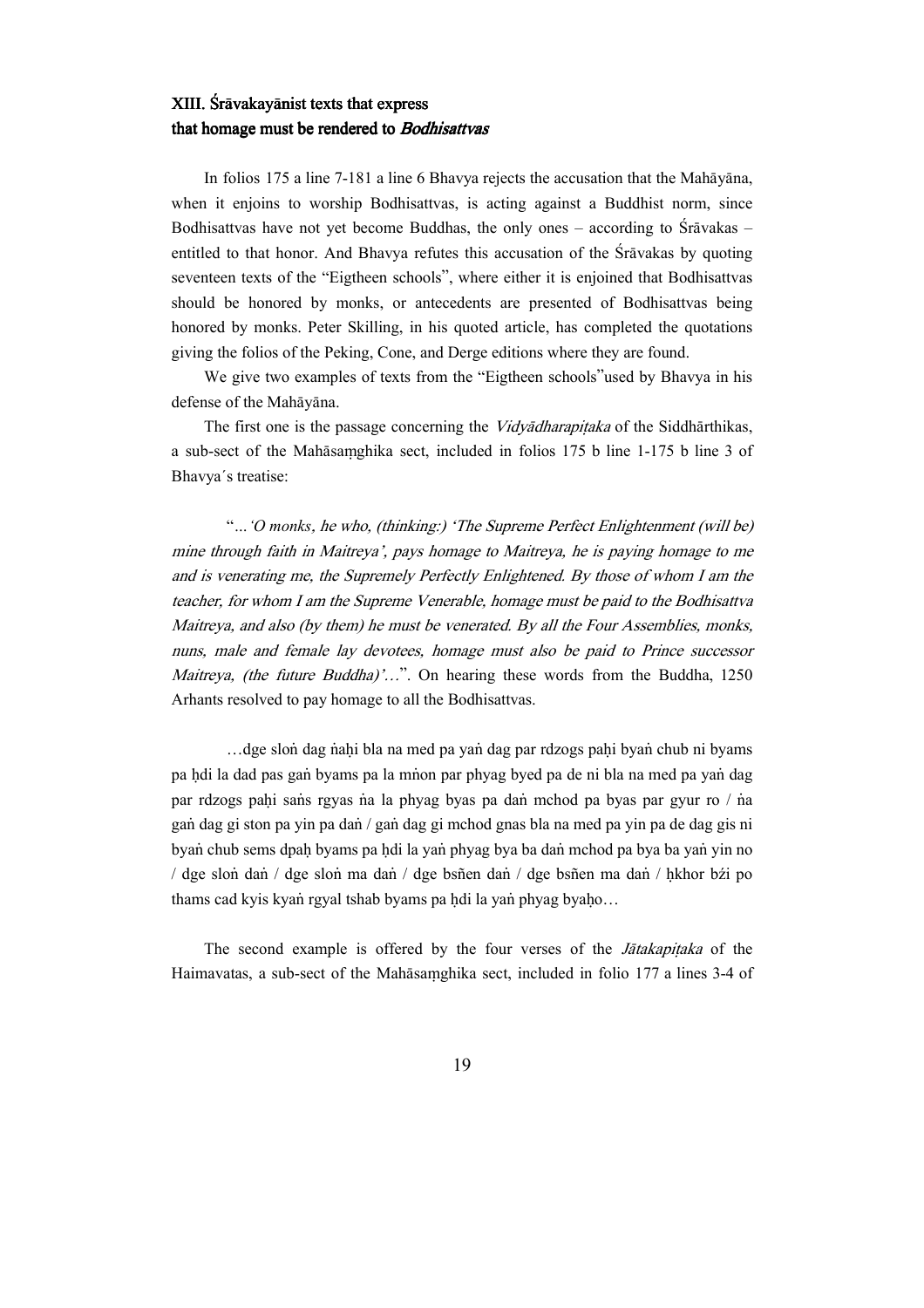Bhavya's treatise where in a dialogue with the Buddha, Bhiksu Ananda, His well-known Disciple, praises the Bodhisattva Avalokitesvara and venerates him:

"O Bhagavan, I bow down to Avalokiteśvara, the Great Muni, the Hero without fear and endowed with compassionate nature."

bcom ldan hdas hdi dpah bo ni / mi hjigs sñin rjehi bdag ñid can / spyan ras gzigs gyi dban phyug ni / thub pa che la rab tu hdud  $\frac{1}{4}$ 

### XIV. Position of the Lotus Sūtra concerning the negation of the authenticity of the Sūtras

Let us see now how the *Lotus Sūtra* faces the affirmation that the Buddha is not the author of the Mahāyānist Sūtras.

In the Lotus Sūtra, p. 22 lines 14-16, Kern-Nanjio edition, the Bodhisattva Mañjushrī expresses that Buddha Shākyamuni will preach soon the Exposition of the Doctrine called "The Lotus of the True Doctrine"; and in fact in Chapters II-XXVI Buddha appears doing diverse expositions on the Mah $\bar{a}$ yanist Doctrine and predicting to many of his followers their future Supreme Perfect Enlightenment.

The announcement of Mañjushrī and the presentation of the Buddha as preaching imply, on one hand, the rejection – in relation to the Lotus Sūtra - of the Sravaka's thesis that deny the authenticity of the Mahāyānist Sūtras, and, on the other hand, the affirmation that the Buddha has preached it, that He is its true author. It happens the same with the other Sūtras of the Mahāyāna: the Buddha is *directly* presented as preaching them, as being their author.

This is a *de facto* rejection of the Sravakayanist ideas regarding the authenticity of the Mahāyāna Scriptures.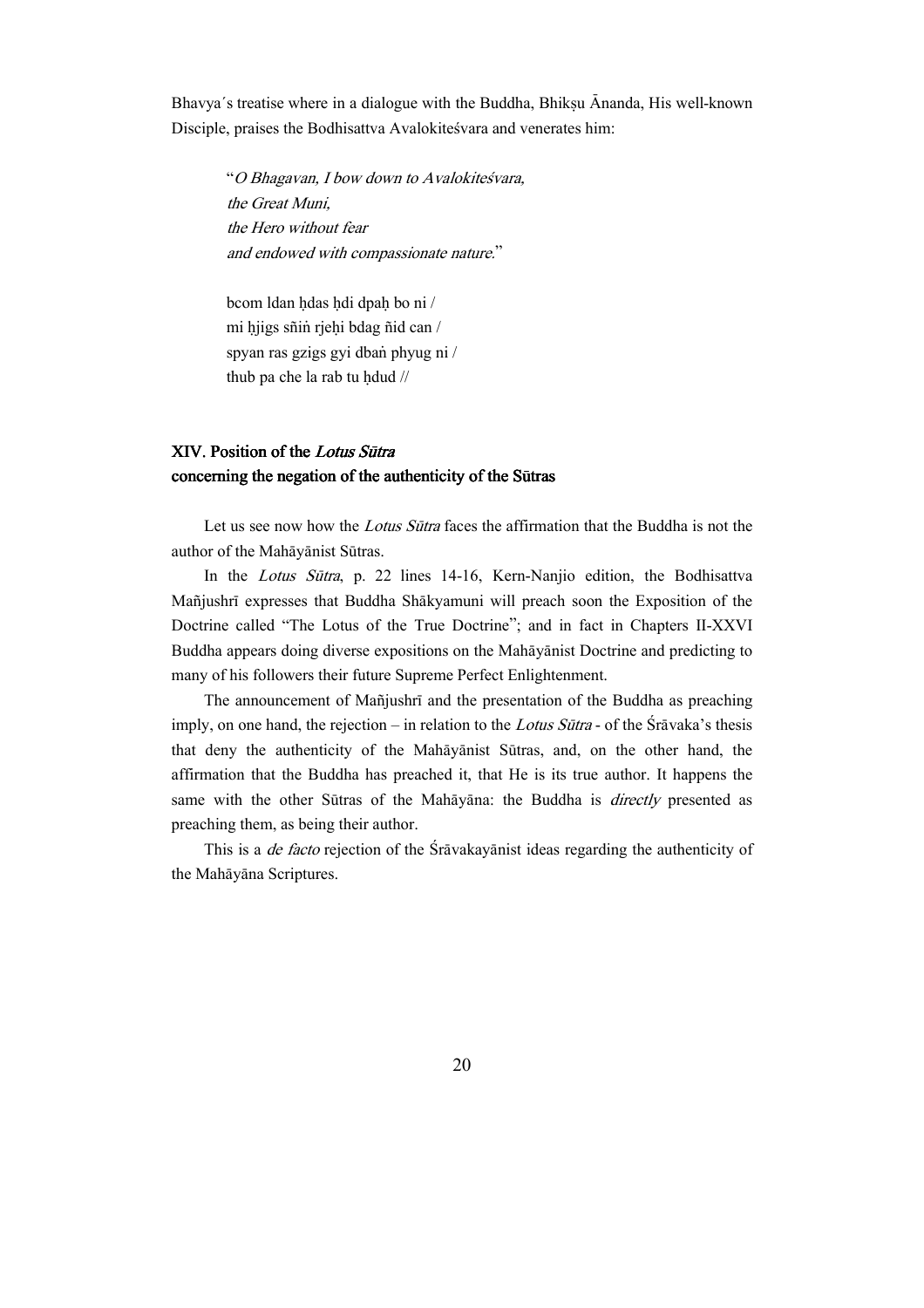## XV. The method of the *Lotus Sūtra* in face of the Sravaka's criticisms: The Lotus Sūtra as an apologetic work. Its argument

The Lotus Sūtra does not construct *individual* arguments in order to refute one by one the accusations of the  $S_{\text{r}}$  avakas; the *Lotus Sūtra* presents only one argument destined to discard not only the Sravakayanist arguments pointed out by Bhavya, but any argument that could be elaborated against the authenticity of the Mahayana Sūtras, based on the idea that they teach doctrines different to those taught by the canonical Śrāvakayānist texts.

The argument of the *Lotus Sūtra* is centered around the notion of *up* $\bar{a}$ *vakaussalva* or "ability in (the use of) methods", and obviously it represents a Mahayanist perspective.

Among the powers (bala) acquired by the Buddha in his spiritual perfection there was the faculty of knowing the different capacities, tendencies, proclivities, levels of understanding, and specially receptivity (adhimukti) of beings.

The Buddha, by knowing the psychological, intellectual and spiritual characteristics of beings, and their particular religious needs and expectations, adequates His preaching to the audience He has in front of Him; transmits to the disciple that part of His doctrine that the disciple is prepared to receive and assimilate in that moment; graduates His teaching for the hearer, passing from the stage which is within his reach to other stage that will demand him effort and work; He gradually leads him to the acceptance of an instruction, which shocks the received convictions; transmits him the knowledge that the disciple needs most as a help and support for overcoming the conflicts, the anxieties, the discouragement, the fears that in that moment are in possession of him. The Buddha is the Great Physician that provides each sick person the appropriate medicine, the Great Master that adjusts His teaching to the personal situation of the pupil, the Great Guide that leads His companions to the goal through the paths more in accordance with their training. With this form of acting the Buddha succeeds in not scaring, not scandalizing the beings that have recourse to Him, and in this way He does not separate them away from Him, and He makes possible that, remaining at His side, they gradually come to possess in its whole integrity and authentic sense the Doctrine that will be for their good, for their happiness, for their Salvation.

To His Sravakas, to whom the Buddha preached in the first years of His life as a Master, He gave of His Doctrine only what, according to their psychological and spiritual circumstances at that moment, they were capable of receiving, what they could grasp and assimilate at that moment, what they most required at that moment, as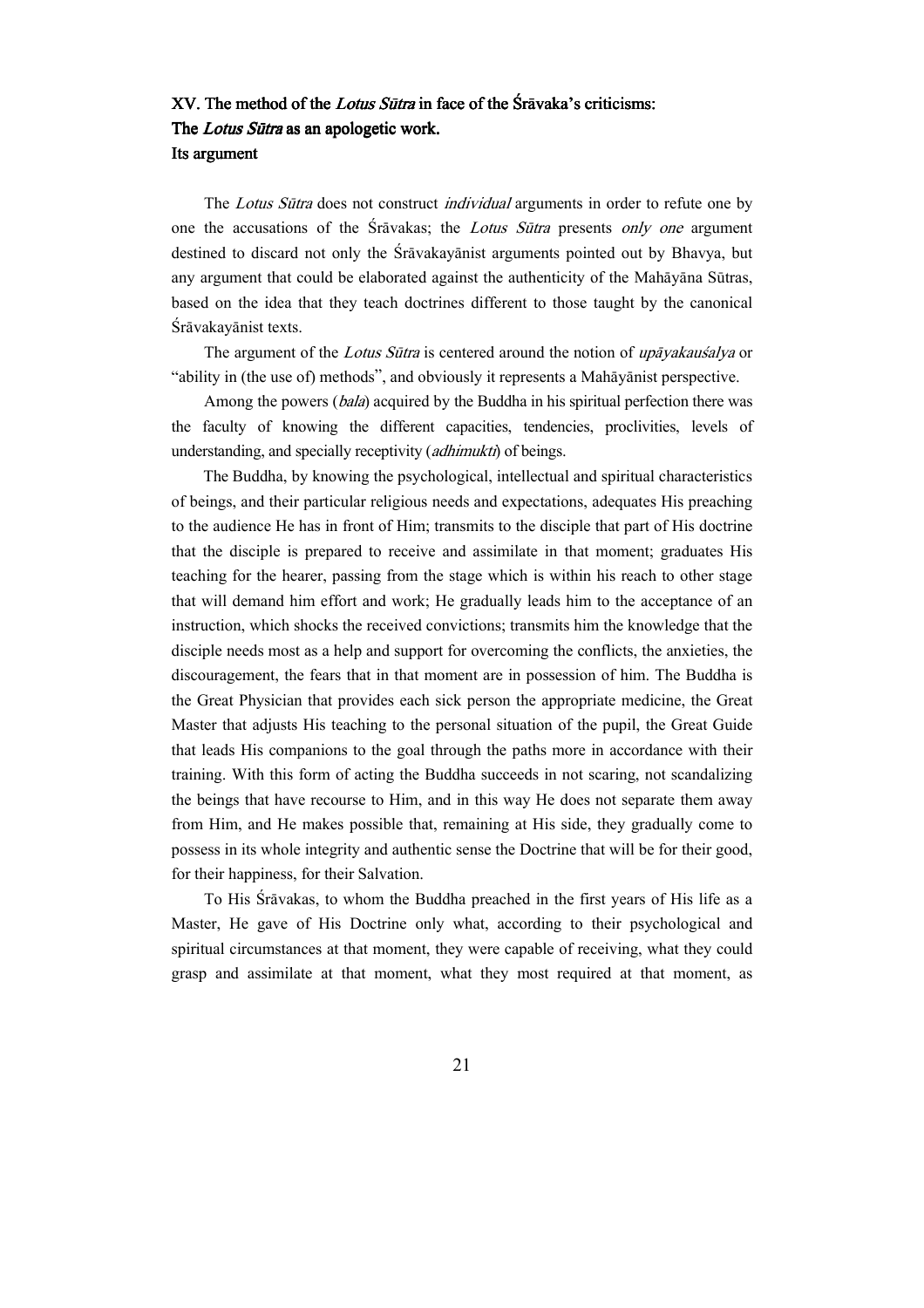Liberation from suffering and Nirvāna. The teaching so transmitted to  $\overline{S}$ rāvakas was, necessarily, *provisional*, i.e. it was to be completed; and to many of its formulations a richer meaning, more profound, more complex, with greater novelty, was to be attributed afterwards — a meaning different from that meaning they seemed to express prima facie, and that was the only meaning the Sravakas were in that moment able to grasp.

With the Mahāyānist disciples, to whom the Buddha preached after He had preached to the Sravakayanist ones, it was different. They were intellectually, psychologically and spiritually prepared for receiving the definitive teaching of the Buddha, as Omniscience and Supreme Perfect Enlightenment, and this was transmitted to them provided with all its elements, freely, without secrets, clearly and directly expressing its proper and authentic meaning.

The teaching transmitted to the first disciples  $(Srāvakas)$  and the teaching transmitted to those who followed them (Mah $\bar{a}$ yanists) constitute a sole and unique teaching, a unique salvific "Vehicle" (*Ekayāna*). What was transmitted to Srāvakas is Doctrine of the Buddha, even not being the totality of it, and the Sravakas, adhering to the Mahāyāna, can easily complete it integrating it with the elements that were missing. And, at its turn, the *prima facie* meaning with which the Sravakas had taken the teachings of the Master, becomes larger, richer, more precise, when the Disciples have become able to place themselves in the perspective of the Mah $\bar{a}$ yana, and from this perspective interpret, grasp, and understand such teachings.

The doctrine of *upāyakauśalya* or "ability in the use of the methods", provides with the argument for the refutation of any accusation presented by the  $\overline{S}$ ravakay $\overline{a}$ na against the Mahayana consisting in it that the Mahayana is not the Word of the Buddha because it contradicts the teachings of the Sravakas: the Sravakayana cannot be taken as the criterion of what is "the Word of the Buddha", because the teaching the  $\overline{S}$ r $\overline{a}$ vakay $\overline{a}$ nists presents as teaching of the Buddha is only a part of this teaching, and because the meaning with which the Sravakayanists took the formulations of the Buddha, is not the definitive and last meaning with which they have to be taken. The Mahayana is the correct criterion of authenticity because the Mahayana is the totality of the teaching of the Buddha and because the Mah $\bar{a}$ yana took the formulations of the Buddha in the meaning in which the Buddha wanted them to be finally taken.

The argument based on the *upāyakauśalya* exempts from the necessity of having recourse to other arguments in order to refute the accusations that the Sravakas could adduce against the authenticity of the Mahayana Sūtras, founded in the existence of contradictions among the Srāvakayānist and the Mahāyānist doctrines.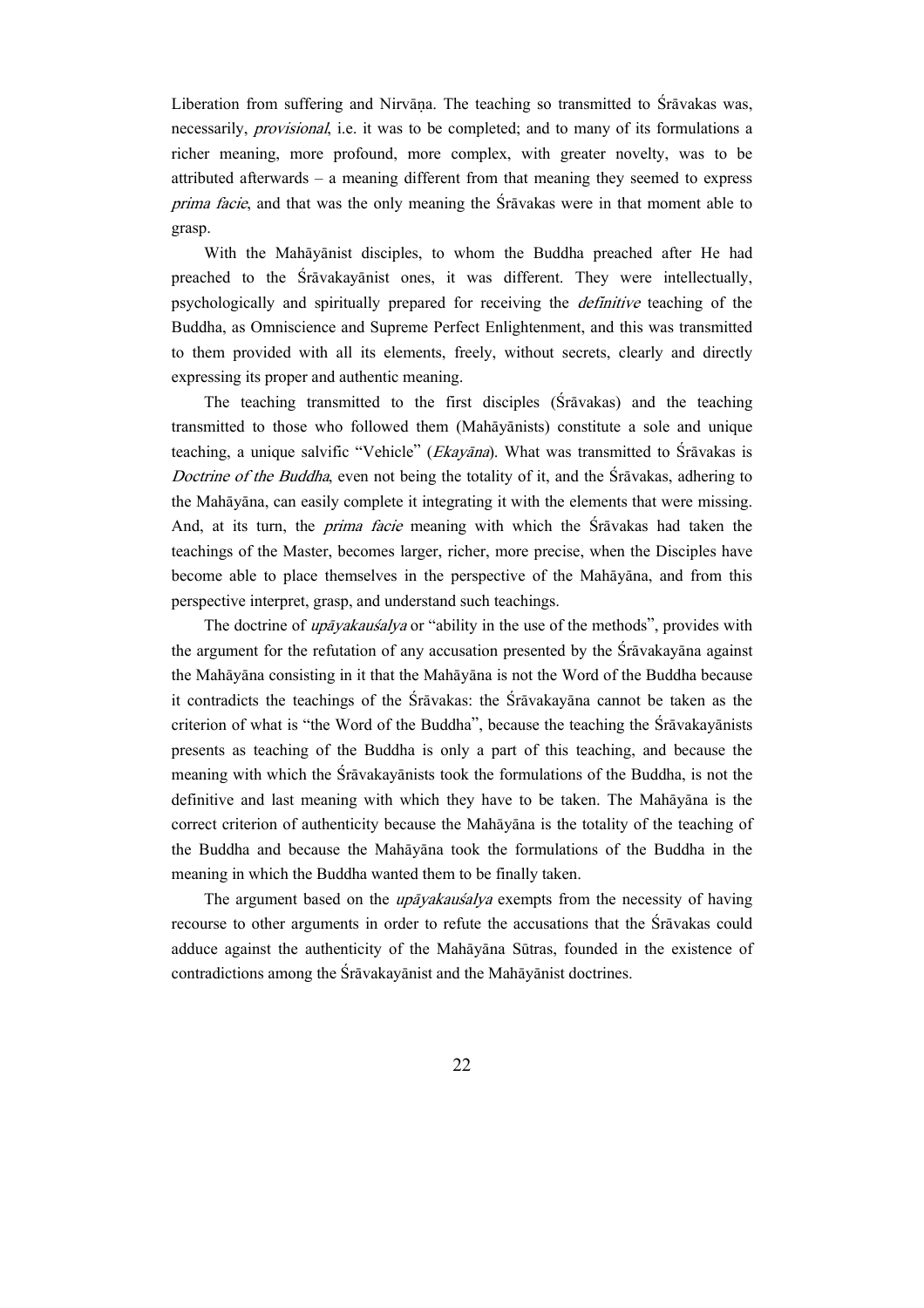#### XVI. Will of harmony in Bhavya and in the Lotus Sutra

The attitude revealed by Bhavya and the Lotus Sūtra in their defense of the Mahāyāna does not imply the intention to present the Mahāyāna doctrines as the  $only$ true Doctrine of the Buddha, and consequently the exclusion of the Sravakayanist doctrines out of the Teaching of the Buddha.

The only thing that Bhavya basically tries to do is to demonstrate through arguments that the Mahayana doctrines either agree with the Sravakayanist doctrines or have in these ones their antecedents. Bhavya's apologetic attitude safeguards the coherence and unity of Buddhism in his historical evolution. In Bhavya there is a clear will of harmonization.

We find this same will of harmonization in the Lotus Sūtra. Although the Lotus  $Sūtra$  has sometimes very harsh expressions regarding the first Disciples of the Buddha, anyhow for the Lotus Sūtra the Śrāvakayāna and the Mahāyāna are the same Doctrine presented by the Buddha in two different forms according to the special circumstances of the audience, and in His desire to save all living beings. This difference does not hinder that those who adhere to one or the other form of Buddhism can attain the same salvific goal, Buddhahood. Nobody is excluded from this achievement. The Lotus Sūtra in the numerous *vyākaraṇas* it contains has many examples that point out to the universality of its message. If Bhavya puts emphasis on the agreement of the doctrinaire point of view of Śrāvakayānists and Mahāyānists, the Lotus Sūtra put it in the identity of the religious aim of Salvation.

#### XVII. The Mahāyāna Sūtras are the Word of the Buddha

Bhavya, an important Mahāyānist Buddhist author, maintains in his *Tarkajvālā* that the Mahāyāna doctrine, correctly understood, is the same as the Srāvakayāna doctrine. The Lotus Sūtra, a most important Mahāyānist Buddhist text, considers that the Srāvakayāna doctrine and the Mahāyāna doctrine are one and the same although they are presented for didactic reasons in different forms and gradually, for the sake of the beings that hear it.

Neither Bhavya nor the *Lotus Sūtra* take into account an idea to which we are remarkably accustomed: the idea of evolution. Many doctrinaire elements are common to both, the Srāvakayāna and the Mahāyāna; in relation to others there are more or less